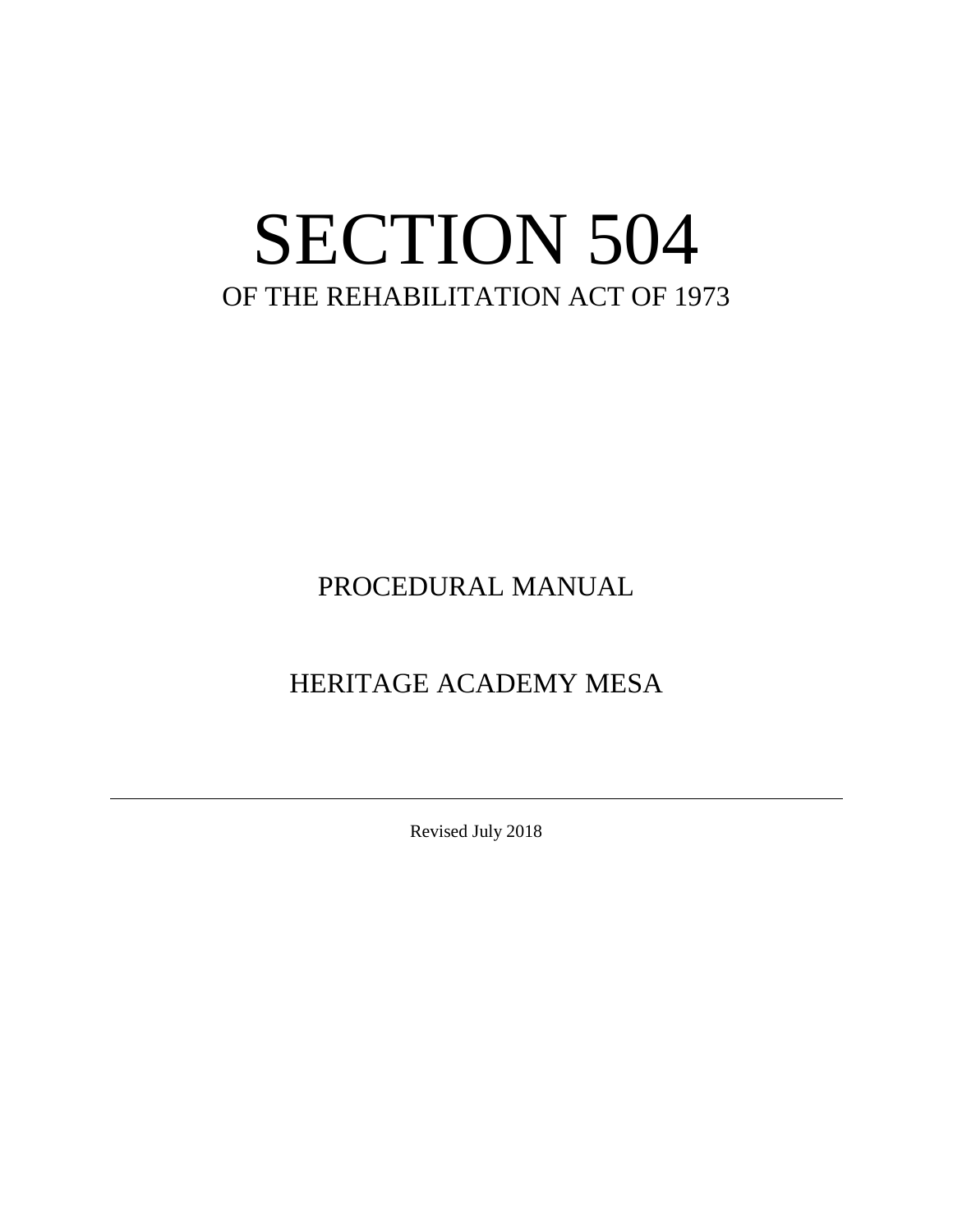# **Table of Contents**

| <b>Introduction</b> |                                                                                                                                                                                                                                                                                                            | 4  |
|---------------------|------------------------------------------------------------------------------------------------------------------------------------------------------------------------------------------------------------------------------------------------------------------------------------------------------------|----|
|                     | <b>Section 504 Background Information</b>                                                                                                                                                                                                                                                                  | 5  |
|                     | What is Section 504?                                                                                                                                                                                                                                                                                       |    |
| $\bullet$           | How does Section 504 differ from IDEA?                                                                                                                                                                                                                                                                     |    |
|                     | <b>Identifying Students for Section 504 Eligibility</b>                                                                                                                                                                                                                                                    | 7  |
| $\bullet$           | What criteria are used to determine 504 eligibility?                                                                                                                                                                                                                                                       |    |
| $\bullet$           | How is a Section 504 evaluation request made?                                                                                                                                                                                                                                                              |    |
| $\bullet$           | What is the process for reviewing Section 504 eligibility?                                                                                                                                                                                                                                                 |    |
| ٠                   | When is it not appropriate to offer a Section 504 Accommodation Plan?                                                                                                                                                                                                                                      |    |
| $\bullet$           | Can a medical diagnosis suffice as an evaluation for the purpose of<br>providing FAPE?                                                                                                                                                                                                                     |    |
| $\bullet$           | Does a medical diagnosis of an illness automatically mean a student can<br>receive services under Section 504?                                                                                                                                                                                             |    |
|                     | How should a recipient charter school handle an outside evaluation? Does<br>all data brought to a Section 504 team need to be considered and given<br>equal weight?                                                                                                                                        |    |
| $\bullet$           | Who in the evaluation process makes the ultimate decision regarding a<br>student's eligibility for services under Section 504?                                                                                                                                                                             |    |
| $\bullet$           | Once a student is identified as eligible for services under Section 504, is<br>there an annual or triennial review requirement? If so, what is the<br>appropriate process to be used? Or is it appropriate to keep the same<br>Section 504 Plan in place indefinitely after a student has been identified? |    |
| $\bullet$           | How should the School view a temporary impairment?                                                                                                                                                                                                                                                         |    |
|                     | Design and Implementation of a Section 504 Plan                                                                                                                                                                                                                                                            | 13 |
|                     | Where will accommodations be provided for students and what are some<br>examples of possible accommodations?                                                                                                                                                                                               |    |
|                     | How are Section 504 accommodations and related services documented and reviewed?                                                                                                                                                                                                                           |    |
| $\bullet$           | What is the School's obligation to ensure that students with disabilities are provided<br>effective communication in all of the School's programs and activities, not just<br>instructional time?                                                                                                          |    |
|                     | Disciplining a 504 Student with disabilities                                                                                                                                                                                                                                                               | 15 |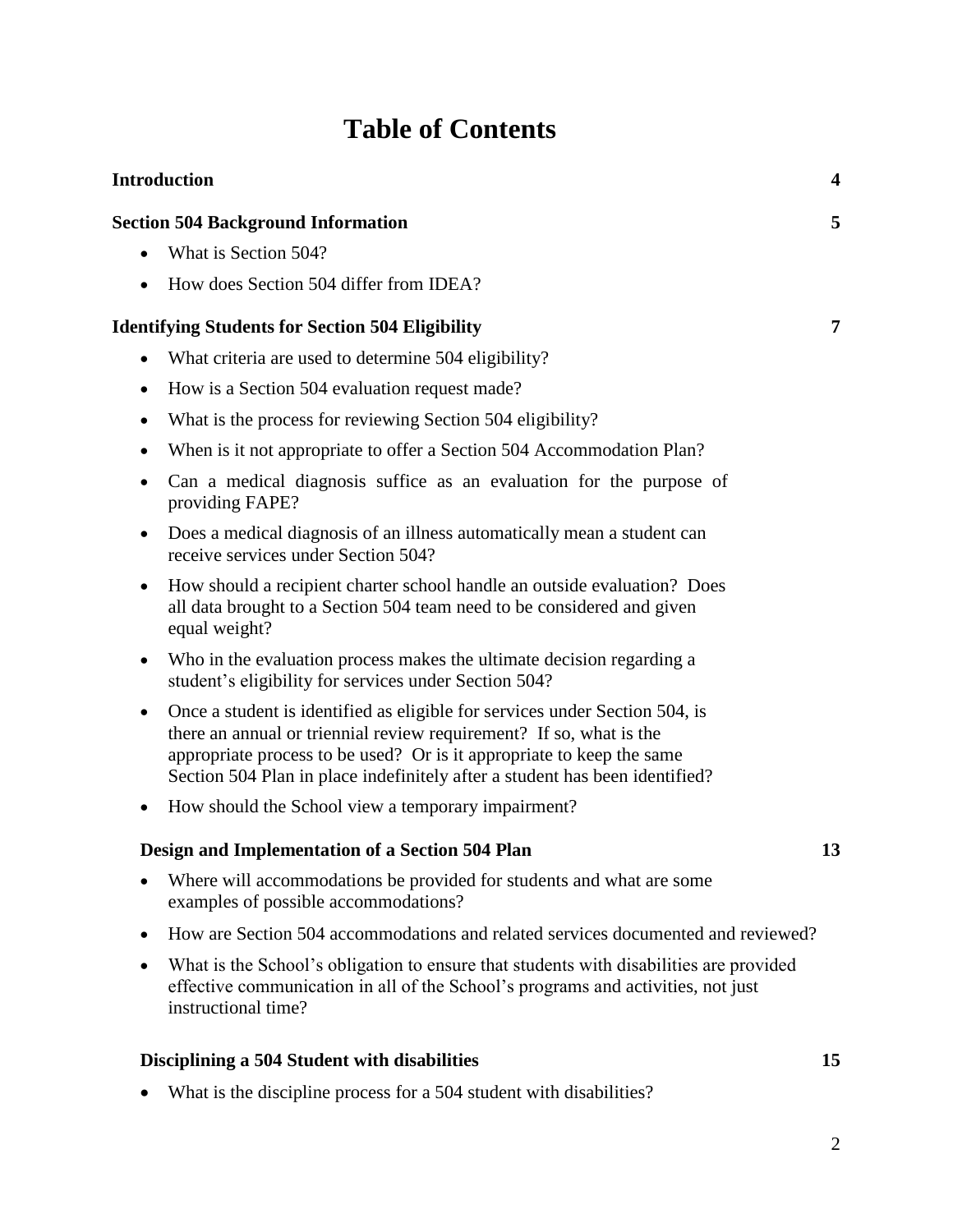- Must a school make a manifestation determination when considering the long-term suspension or expulsion of a student with a Section 504 Plan?
- Who makes the manifestation determination for a student on a Section 504 Plan and what information is included in this process?
- How does a school proceed with drug/alcohol violations by a student on a Section 504 Plan?

#### **504 Procedural Safeguards and Parent/Student Rights 18**

- Must schools secure parental consent before conducting an evaluation meeting?
- Are schools required to provide parents with a list of parent/student rights under Section 504 before conducting an initial student review?

#### **Working to Address Concerns and Complaints 19**

- Section 504 Grievance Procedure
- Section 504 Due Process Hearing Procedures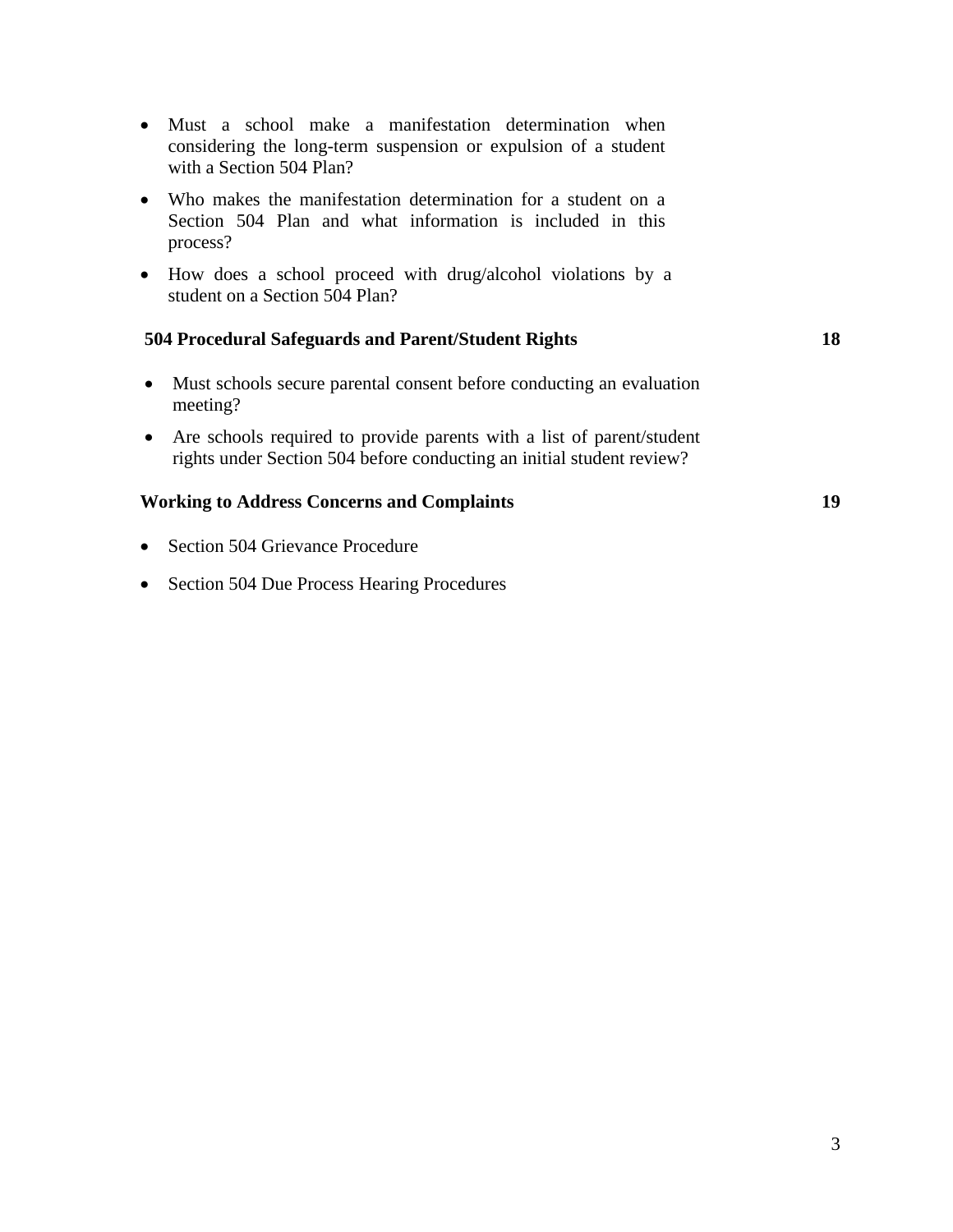# **Introduction**

Section 504 of the Rehabilitation Act of 1973 (sometimes referred to as "504") prohibits discrimination against students on the basis of their disability.

The purpose of this manual is to inform School employees and parents about Section 504 and the School's procedures to comply with the requirements for Section 504. This manual reflects the School's commitment to serve ALL children.

The School expects employees to be knowledgeable about School procedures governing Section 504 activities, grievance procedures for resolving Section 504 complaints, and parent and student rights. If you have questions pertaining to Section 504, please contact the School's 504 Coordinator:

Eve Seaman, Assistant Principal Heritage Academy Mesa 32 S Center St Mesa, Arizona 85201 480-969-5641 [eseaman@heritageacademyaz.com](mailto:eseaman@heritageacademyaz.com)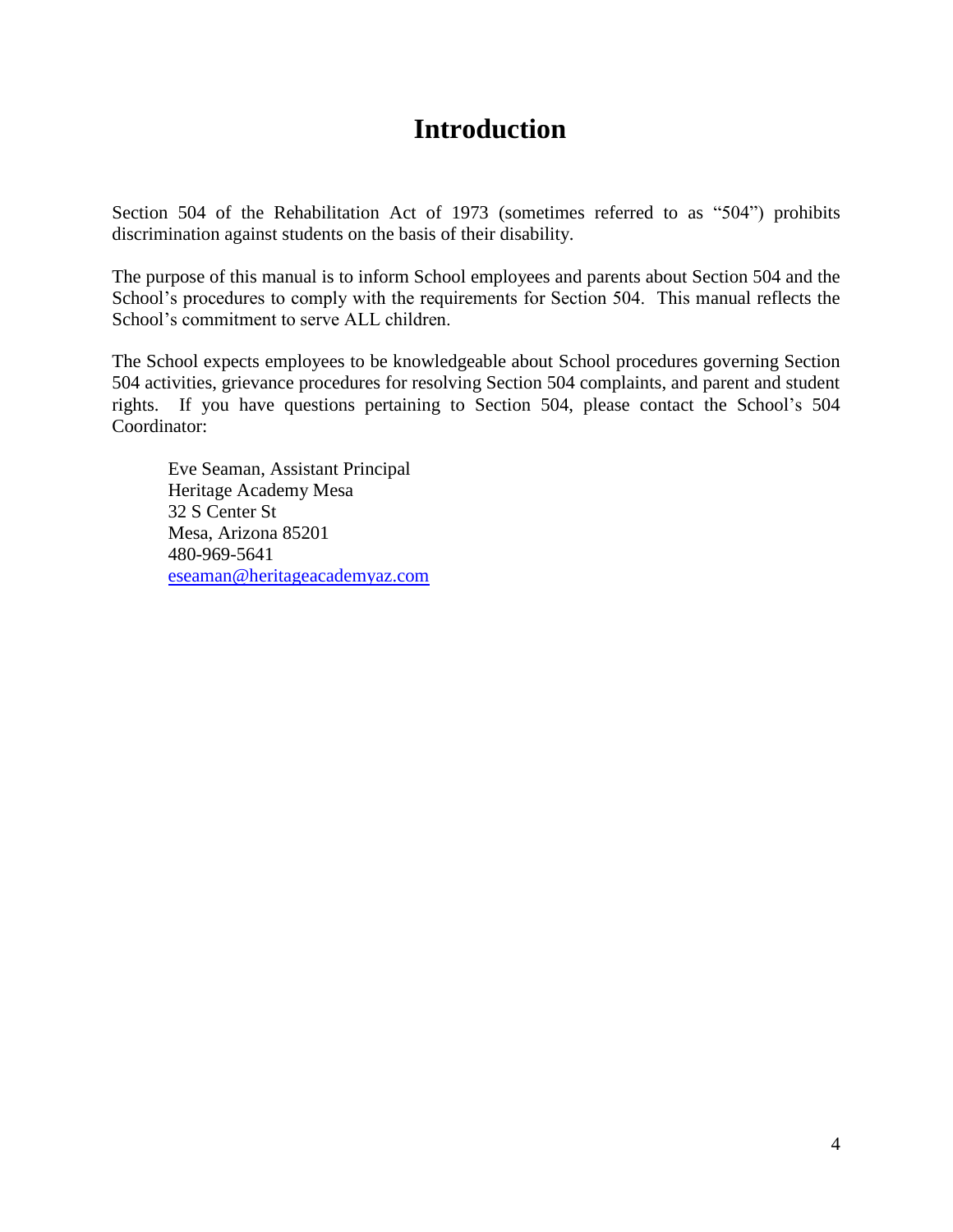# **Section 504 Background Information**

### **What is Section 504?**

The Rehabilitation Act of 1973, commonly referred to as "Section 504," is a federal statute that prohibits discrimination against persons on the basis of their disability by institutions, such as charter schools, that receive Federal financial assistance. It states:

*No otherwise qualified individual with a disability shall solely by reason of her or his disability, be excluded from the participation in, be denied the benefits of, or be subjected to discrimination under any program or activity receiving Federal financial assistance.*

Section 504's purpose is, among other things, to assure that students with disabilities have educational opportunities and benefits equal to those provided to students without disabilities. Responsibilities of charter schools under Section 504 include Child Find, Evaluation, Free Appropriate Public Education, Placement, and Procedural Safeguards. An eligible student under Section 504 is a student who has a physical or mental impairment that substantially limits a major life activity. If a student is covered by Section 504, the charter school must provide free appropriate public education (FAPE), including accommodations as are necessary to ensure that the student has equal access to services, programs and activities offered by our schools.

### **How does Section 504 differ from IDEA?**

A student who qualifies for special education services under the Individuals with Disabilities Education Act (IDEA) is, in all cases, a qualified student with disabilities under Section 504. The converse, however, is not true: a qualified student with disabilities under Section 504 is not qualified in all cases to receive special education services and the protections of IDEA. In other words, some students with disabilities may qualify for protections under Section 504 but do not qualify for special education services under IDEA.

If a student with disabilities is receiving special education services in accordance with IDEA, the School's obligations to provide FAPE have been met, but the student is still entitled to the nondiscrimination protection under Section 504. However, if a student is determined ineligible under IDEA, the Section 504 team may consider whether the student qualifies for the protections of Section 504.

This manual will focus solely on Section 504. Any questions regarding IDEA should be directed to the School's Special Education Department.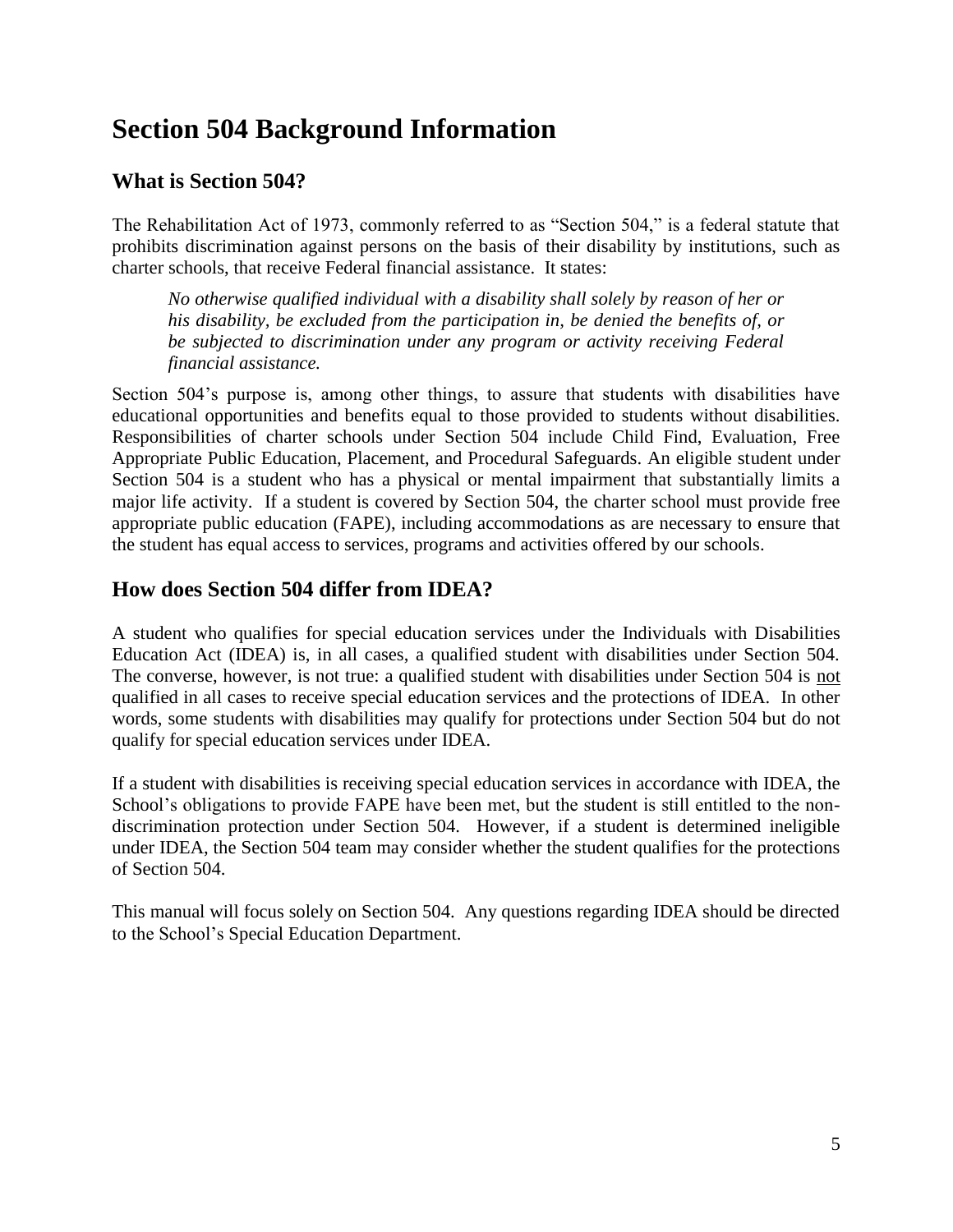# **Key Differences between IDEA and Section 504**

### **Identification**

| <b>IDEA</b>                                                                                                                                                                                                                                                                                                                                                                                                                            | <b>Section 504</b>                                                                                                                                                                                                                                                                                                                            |  |  |
|----------------------------------------------------------------------------------------------------------------------------------------------------------------------------------------------------------------------------------------------------------------------------------------------------------------------------------------------------------------------------------------------------------------------------------------|-----------------------------------------------------------------------------------------------------------------------------------------------------------------------------------------------------------------------------------------------------------------------------------------------------------------------------------------------|--|--|
| The student must have a disability that falls within one or<br>more specific categories of qualifying conditions: autism,<br>specific learning disability, speech or language<br>impairment, emotional disturbance, traumatic brain<br>injury, visual impairment, hearing impairment, deafness,<br>intellectual<br>disability,<br>deaf blindness,<br>multiple<br>disabilities, orthopedic impairment, and other health<br>impairments. | The student must have a physical or mental impairment<br>that substantially limits a major life activity (e.g.,<br>walking, seeing, hearing, speaking, breathing, learning,<br>working, caring for oneself, performing manual tasks,<br>eating, sleeping, standing, lifting, bending, reading,<br>concentrating, thinking and communicating). |  |  |
| The student's disability must adversely affect educational<br>performance, and as a result of the disability, the student<br>requires special education and related services.                                                                                                                                                                                                                                                          | The student's disability must prevent equal access to or<br>benefit from the school's programs or services.                                                                                                                                                                                                                                   |  |  |
| <b>Evaluation</b>                                                                                                                                                                                                                                                                                                                                                                                                                      |                                                                                                                                                                                                                                                                                                                                               |  |  |
| Full comprehensive evaluation, including psychological<br>evaluation.<br>Decision by multi-disciplinary team,<br>including parent.                                                                                                                                                                                                                                                                                                     | Evaluation using relevant information from a variety of<br>sources. Decision by a group of knowledgeable persons.                                                                                                                                                                                                                             |  |  |
| Parent consent required.                                                                                                                                                                                                                                                                                                                                                                                                               | Parent consent required.                                                                                                                                                                                                                                                                                                                      |  |  |
| Annual review of student's IEP. Mandatory re-evaluation<br>every three years.                                                                                                                                                                                                                                                                                                                                                          | "Periodic" re-evaluation required, but no prescribed time<br>period.                                                                                                                                                                                                                                                                          |  |  |
| Independent evaluation at school expense if parents<br>disagree with the School's evaluation.                                                                                                                                                                                                                                                                                                                                          | No provision for independent evaluation at School<br>expense.                                                                                                                                                                                                                                                                                 |  |  |
| <b>Dispute Resolution</b>                                                                                                                                                                                                                                                                                                                                                                                                              |                                                                                                                                                                                                                                                                                                                                               |  |  |
| School complaint                                                                                                                                                                                                                                                                                                                                                                                                                       | School complaint                                                                                                                                                                                                                                                                                                                              |  |  |
| State complaint                                                                                                                                                                                                                                                                                                                                                                                                                        | Not available                                                                                                                                                                                                                                                                                                                                 |  |  |
| Federal complaint (Office for Civil Rights)                                                                                                                                                                                                                                                                                                                                                                                            | Federal complaint (Office for Civil Rights)                                                                                                                                                                                                                                                                                                   |  |  |
| Due process hearing by state-appointed hearing officer<br>within 45 days.                                                                                                                                                                                                                                                                                                                                                              | Due process hearing by School-appointed hearing officer.                                                                                                                                                                                                                                                                                      |  |  |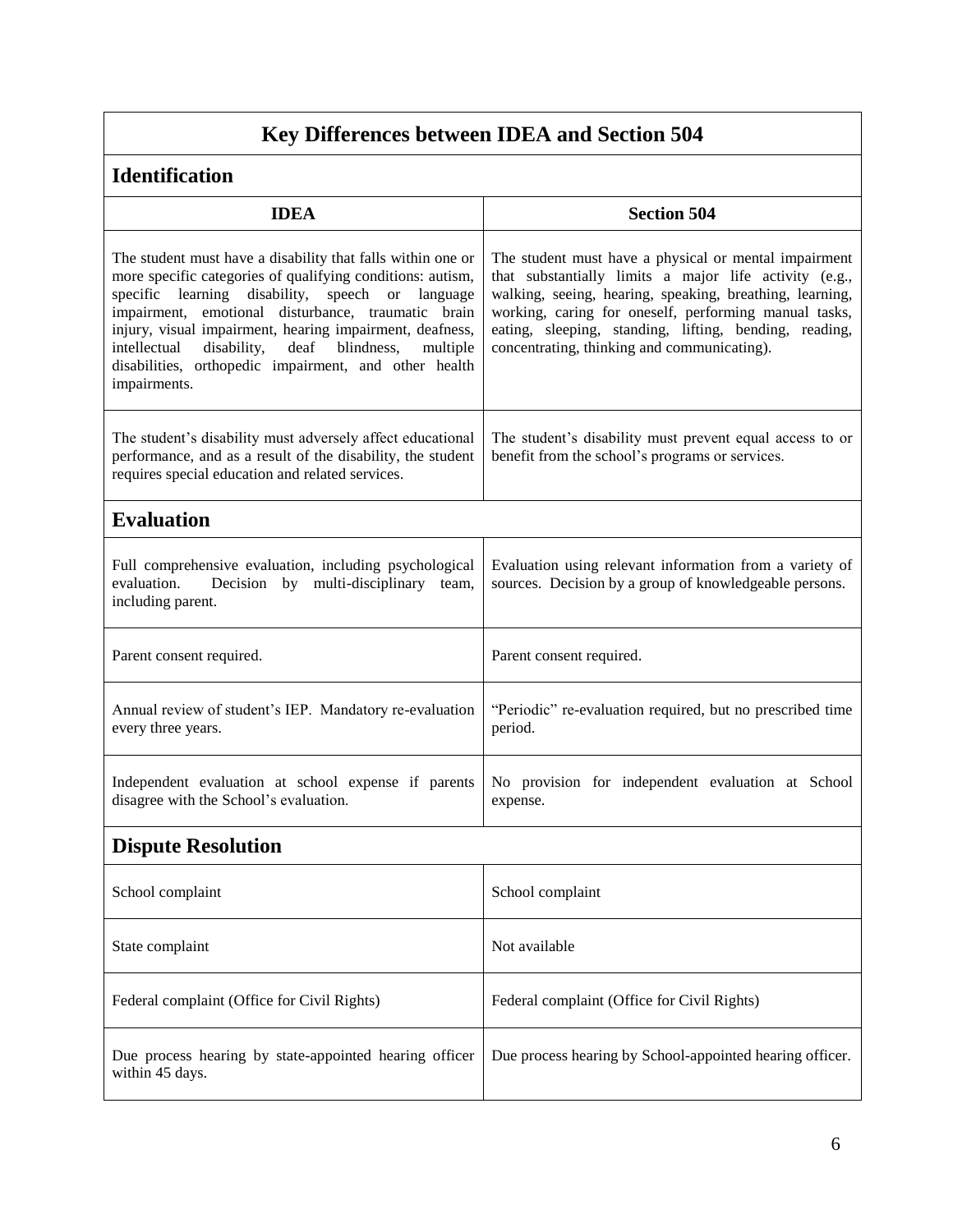# **Identifying Students for Section 504 Eligibility**

### **ADA Amendments Act**

When Congress amended the Americans with Disabilities Act in 2008, the intent was to ensure a broad scope of protections under the ADA and to shift the analysis away from whether the individual had a disability to the School's obligation to ensure equal educational opportunities.

### **What criteria are used to determine 504 eligibility?**

For a student to qualify for Section 504 protection, the student must meet three criteria: **(1) have a mental or physical impairment, (2) which substantially limits, (3) one or more major life activities**. Simply having a condition or disability does not automatically qualify a student for Section 504 protections. The condition must present a barrier to the student's ability to access the same educational opportunities as those afforded a student without disabilities. While there are no disabilities that are automatically eligible for Section 504 protections, Office for Civil Rights ("OCR") has issued guidance that indicates in "virtually every case," diabetes, epilepsy, bipolar disorder, or autism will result in eligibility under Section 504. *See* Dear Colleague Letter, 112 LRP 3621 (OCR 2012). It is important to understand that all three criteria must be met before the student is eligible for Section 504 protection. Additional detail on each of the three criteria follows.

#### **Mental or physical impairment.**

This criterion includes any physiological disorder or condition, cosmetic disfigurement, or anatomical loss affecting one or more body systems. Mental or psychological disorders are also covered. Section 504, in contrast to IDEA, does not limit eligibility to specific diseases or categories of medical conditions. Environmental, cultural, and economic disadvantages are not covered unless the student who has any of these characteristics also has a physical or mental impairment.

#### **Substantially limits.**

Section 504 does not specifically define the term "substantially limits." The basis for evaluating this criterion is the impact the impairment has on one or more of a student's major life activities. A student's impairment is a substantial limitation if the student's "important life activities are restricted as to the conditions, manner, or duration under which they can be performed in comparison to most people." *See* S. Rep. No. 101-116, at 23 (1989) and Congressional Record, (Sept. 16, 2008), p. S8842. Further, an impairment does not need to prevent or severely or significantly restrict a major life activity to be considered substantially limiting. 29 C.F.R.  $1630.2(j)(1)(ii)$ .

The Section 504 Team will consider the nature and severity of the disability as well as how long the disability is expected to last. OCR has indicated that temporary impairments are not a disability under Section 504 unless the severity of the impairment will result in a substantial limitation for an extended period of time. *See* Frequently Asked Questions about Section 504 and the Education of Children with Disabilities, (OCR 2009). However, an impairment that is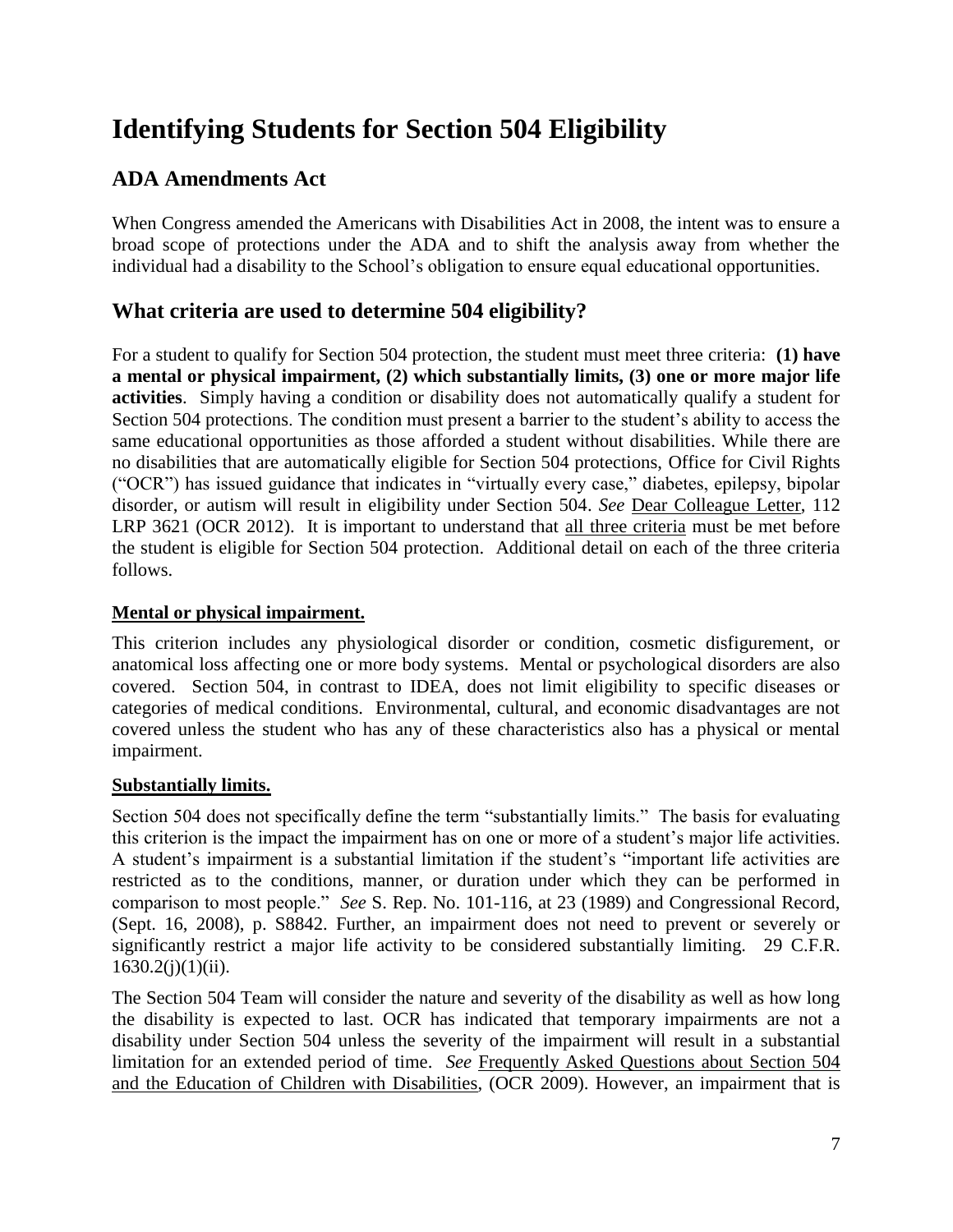episodic or in remission is considered a disability if it would substantially limit a major life activity when it is in an active phase.

As of January 1, 2009, schools, in determining whether a student has a physical or mental impairment that substantially limits that student in a major life activity, **must not** consider the ameliorating effects of any mitigating measures that student is using. This is a change from prior law. Before January 1, 2009, schools had to consider a student's use of mitigating measures in determining whether that student had a physical or mental impairment that substantially limited that student in a major life activity. However, Congress has now specified that the ameliorative effects of mitigating measures must not be considered in determining if a person is an individual with a disability.

Congress did not define the term "mitigating measures" but rather provided a non-exhaustive list of "mitigating measures." The mitigating measures are as follows: medication; medical supplies, equipment or appliances; low-vision devices (which do not include ordinary eyeglasses or contact lenses); prosthesis (including limbs and devices); hearing aids and cochlear implants or other implantable hearing devices; mobility devices; oxygen therapy equipment and supplies; use of assistive technology; reasonable accommodations or auxiliary aids or services; and learned behavioral or adaptive neurological modifications.

Congress created one exception to the mitigating measures analysis. The ameliorative effects of the mitigating measures of ordinary eyeglasses or contact lenses must be considered in determining if an impairment substantially limits a major life activity. "Ordinary eyeglasses or contact lenses" are lenses that are intended to fully correct visual acuity or eliminate refractive error, whereas "low vision devices" (listed above) are devices that magnify, enhance, or otherwise augment a visual image.

#### **Major life activities.**

Major life activities include, but are not limited to, caring for oneself, performing manual tasks, walking, hearing, seeing, speaking, breathing, learning and working. Effective January 1, 2009, Congress provided additional examples of general activities that are major life activities: eating, sleeping, standing, lifting, bending, reading, concentrating, thinking, and communicating.

#### **How is a Section 504 evaluation request made?**

Any parent or guardian, teacher, counselor or other school staff member who believes that a student may have a qualifying disability may request a Section 504 evaluation. The referral should be made using the Section 504 Referral form. Once complete, the form should be given to the School's 504 Coordinator.

#### **What is the process for reviewing Section 504 eligibility?**

Upon receipt of the Section 504 Referral form, the School's 504 Coordinator. must send Notice to the parent(s)/guardian(s), along with the Parent Input form, the Student Input Form and the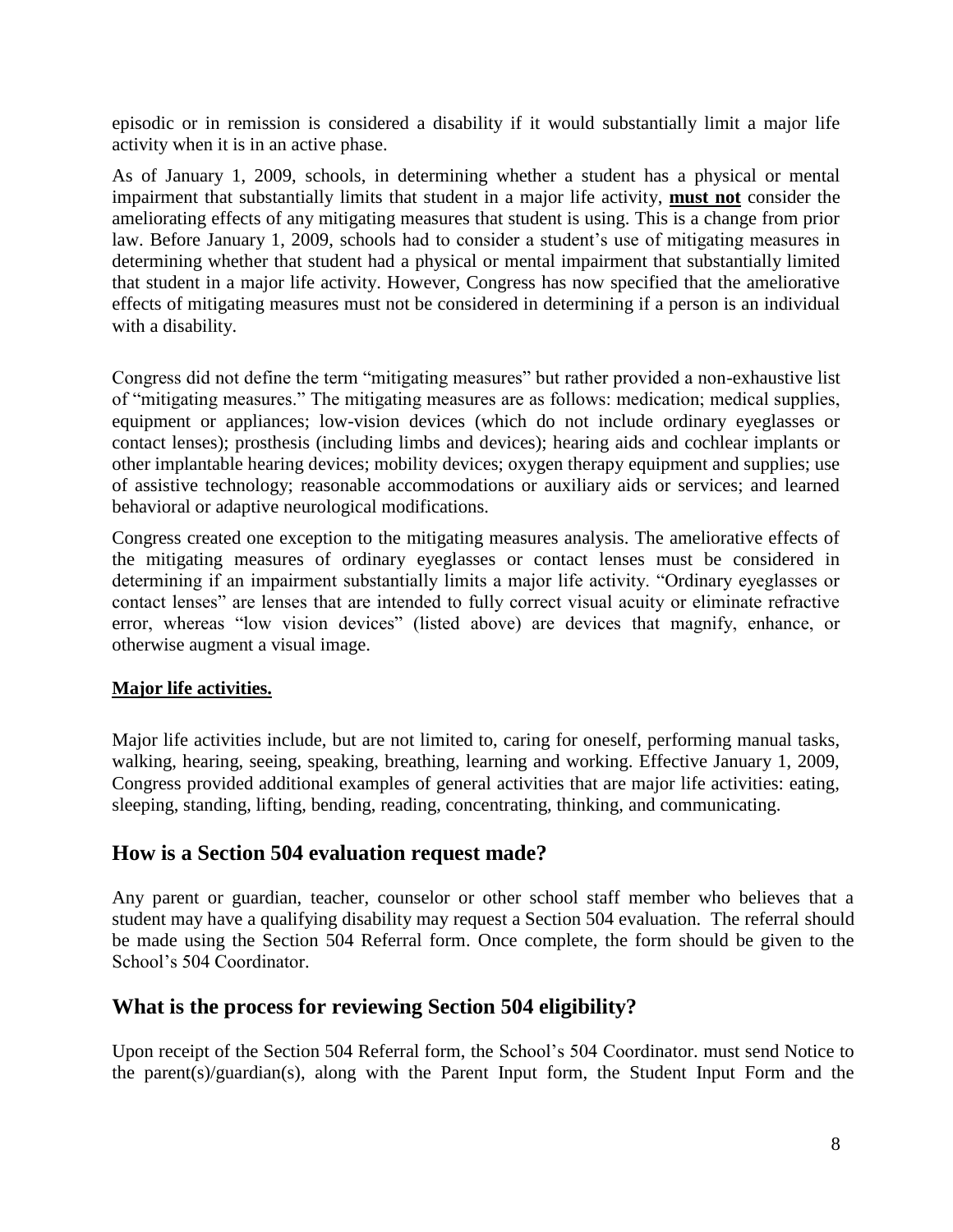Parent's Rights and Safeguards under Section 504. In addition, the School's 504 Coordinator.must send the Teacher Input form to all of the student's teachers.

The School's 504 Coordinator. then schedules a Section 504 meeting to review the referral. The School's 504 Coordinator completes the Parent and Student Invitation: Section 504 Meeting and provide this meeting notice to all invited participants.

The Section 504 Team must include individuals knowledgeable about the needs of the student and the evaluation data being reviewed. This team should include the parent or guardian of the student, teachers, counselors, other school staff members, and staff members of community agencies, if applicable and with consent of the parent/guardian. The parent/guardian, as well as the student, should be included in this process whenever possible. The team's role is to review the nature of the student's impairment and determine how it affects educational access. A decision to not conduct a Section 504 evaluation will be extremely rare and most likely will be based on similar requests for the same disability area in one calendar year.

During the meeting, the School's 504 Coordinator will facilitate a review of existing data, to determine the nature of the student's disability and what, if any, additional data is needed. Information that might be considered includes (but is not limited to) teacher input form, parent input form, student input form, grades, attendance reports, behavior plans, review requests, cumulative file information, psychological evaluations, medical information, observations, and standardized testing information. This review of data will assist the Section 504 Team in determining if further assessments need to be conducted or if a decision on eligibility may be made. The team must ensure that information obtained from all sources is documented and carefully considered.

If the Section 504 team determines that additional data is necessary before an eligibility determination can be made, the team must develop an assessment plan and obtain parental consent for further assessment.

If the Section 504 team determines that there is sufficient data to make an eligibility determination, the team must complete the Section 504 Eligibility Determination, which asks the team a series of questions to determine if there is an impairment that substantially limits a major life activity. Once the team determines that the student is eligible for Section 504 protections, the team must consider whether the student requires a Section 504 Plan in order for his/her educational needs to be met as adequately as his/her non-disabled peers.

The Section 504 team may make the following determinations:

- The student is not eligible for Section 504 protections;
- The student is eligible for Section 504 protections and requires a Section 504 Plan;
- The student is eligible for Section 504 protections but does not require a Section 504 Plan because the impairment is in remission;
- The student is eligible for Section 504 protections but does not require a Section 504 Plan because the student's needs are being met due to mitigating measures;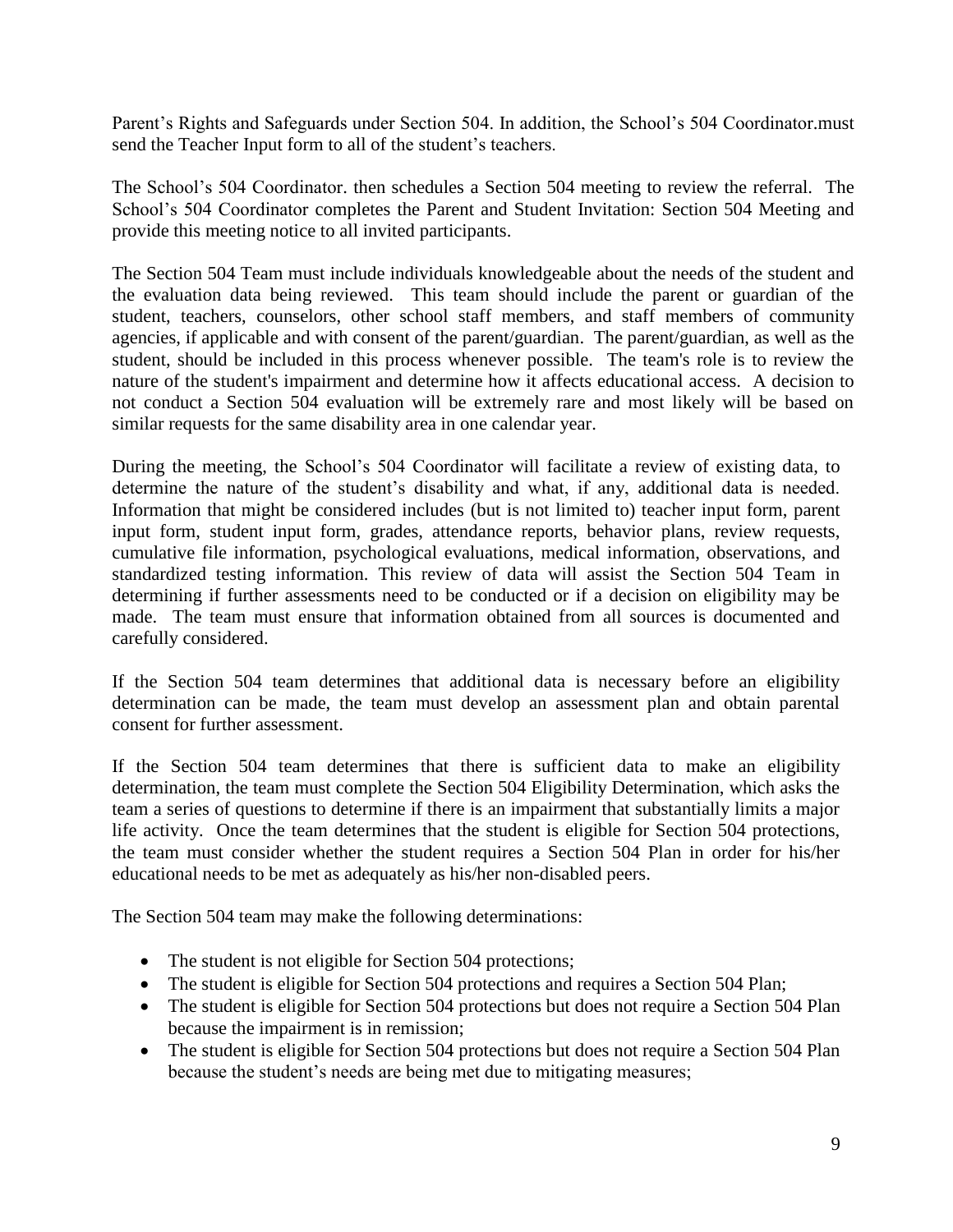• The student is eligible for and receiving services under the IDEA and is not in need of a separate 504 Accommodation Plan.

Following the eligibility determination, the School's 504 Coordinator will provide the parent(s)/guardian(s) with a copy of the Eligibility Determination, which documents the decision made by the Section 504 team.

If the Section 504 team determines that the student is eligible and requires a Section 504 Plan, the team will create the Plan that addresses all areas of need and the appropriate instructional and testing accommodations.

Following the meeting, the School's 504 Coordinator will provide a copy of the Section 504 Student Accommodation Plan to all of the student's teachers and other individuals responsible for implementing the Section 504 Plan and obtain signatures on the Section 504 Teacher Confirmation. This procedure should be followed when students' schedules change during the school year and at the beginning of each school year.

A Section 504 Team should review the Section 504 Student Accommodation Plan whenever a student moves to another school or it appears that changes to the Plan are needed. The purpose of a review is to add, subtract, and/or modify student accommodations as needed.

The School's 504 Coordinator is responsible for maintaining all of the forms. Originals are to be sent to the School's 504 Coordinator and copies provided to the parent/guardian.

#### **When is it not appropriate to offer a Section 504 Accommodation Plan?**

Eligibility under Section 504 is always decided by evaluating and determining that all three criteria are met. The student must have a mental or physical impairment. That mental or physical impairment must be substantially limiting. The impairment must substantially limit one or more major life activities. If any of the three criteria are not met, the 504 Team should not create a formal 504 Plan for the student.

Keep in mind that while a 504 Plan might not be appropriate, an informal intervention plan may be appropriate. In the event that the 504 Team determines that the student is not eligible to receive a 504 Plan, the School's 504 Coordinator is responsible for notifying the parent by completing and mailing, emailing or delivering in person the Eligibility Determination form.

Here are some common mistakes relating to the Section 504 evaluation process:

- A parent and/or doctor presents the school with a disability diagnosis, and a 504 Plan is written without first determining if the disability causes substantial limitation of a major life activity.
- A student is placed on a 504 Plan solely to satisfy a highly competitive parent who wants specific accommodations to help his or her child receive higher grades or test scores on standardized tests, such as the SAT.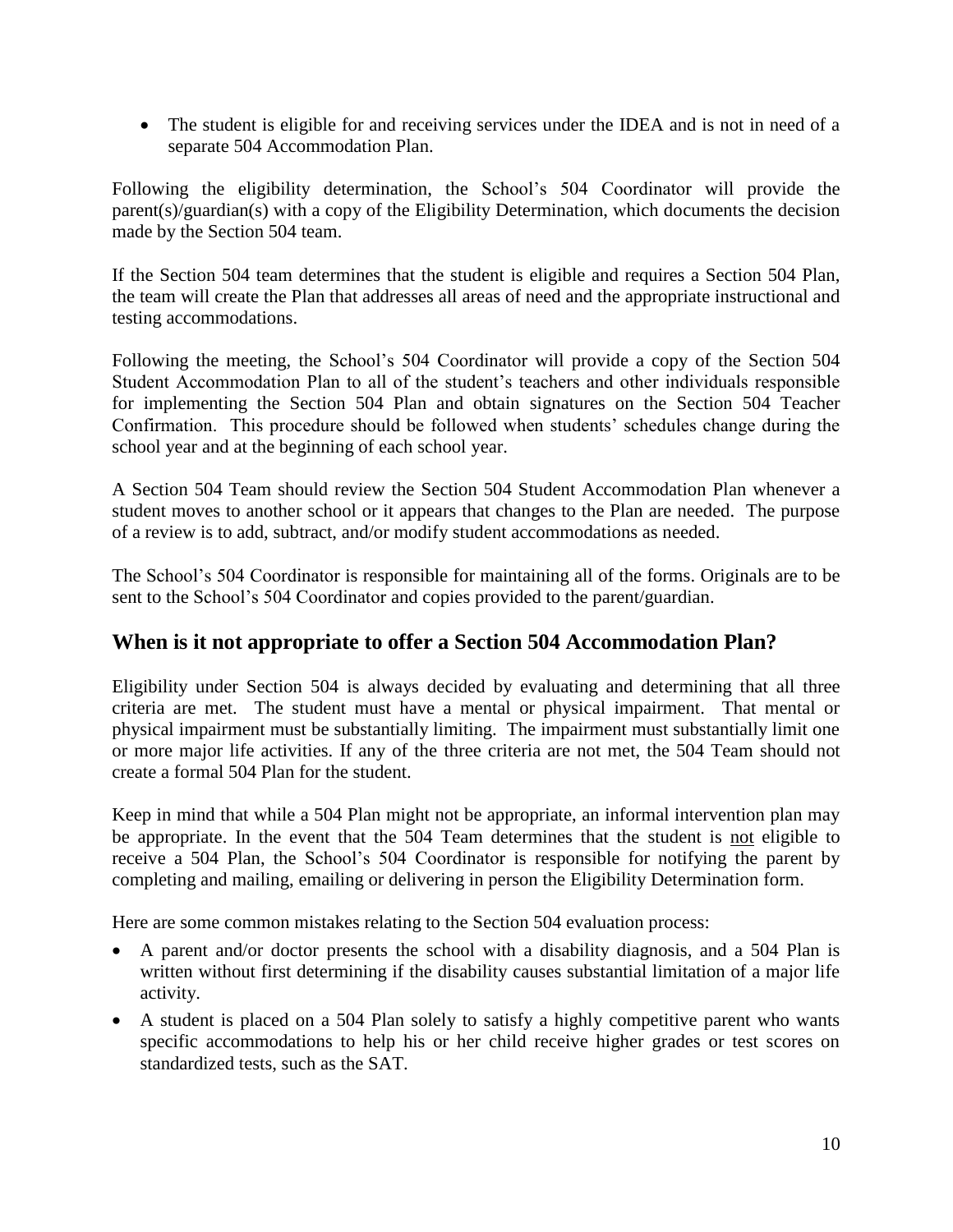• A student fails to qualify for special education services under IDEA, and a 504 Plan is automatically written without first qualifying him or her based upon Section 504 criteria.

#### **Can a medical diagnosis suffice as an evaluation for the purpose of providing FAPE?**

No. A physician's medical diagnosis may be considered among other sources in evaluating a student with an impairment or believed to have an impairment which substantially limits a major life activity. Other sources to be considered, along with the medical diagnosis, include aptitude and achievement tests, teacher recommendations, physical condition, social and cultural background, and adaptive behavior. The Section 504 regulations require schools to draw upon a variety of sources in interpreting evaluation data and making placement decisions.

#### **Does a medical diagnosis of an illness automatically mean a student can receive services under Section 504?**

No. A medical diagnosis of an illness does not automatically mean a student can receive services under Section 504. The illness must cause a substantial limitation to a major life activity. For example, a student who has a physical or mental impairment would not be considered in need of services under Section 504 if the impairment does not in any way limit a major life activity, or only results in some minor limitation in that regard.

#### **How should a charter school handle an outside evaluation? Does all data brought to a Section 504 team need to be considered and given equal weight?**

The results of an outside evaluation provided by a parent will be one of a variety of sources to consider. The Section 504 team must draw from a variety of sources in the evaluation process so that the possibility of error is minimized. These sources and factors include aptitude and achievement tests, teacher recommendations, physical condition, social and cultural background, and adaptive behavior, among others. Information from all sources must be documented and considered by knowledgeable committee members. The weight to be given to the various types of information considered will be determined by the Section 504 team.

### **Who in the evaluation process makes the ultimate decision regarding a student's eligibility for services under Section 504?**

The Section 504 regulatory provision at 34 C.F.R.104.34 (c)(3) provides that a student's eligibility for Section 504 must be made by a group of persons, including persons knowledgeable about the meaning of the evaluation data and knowledgeable about the placement options.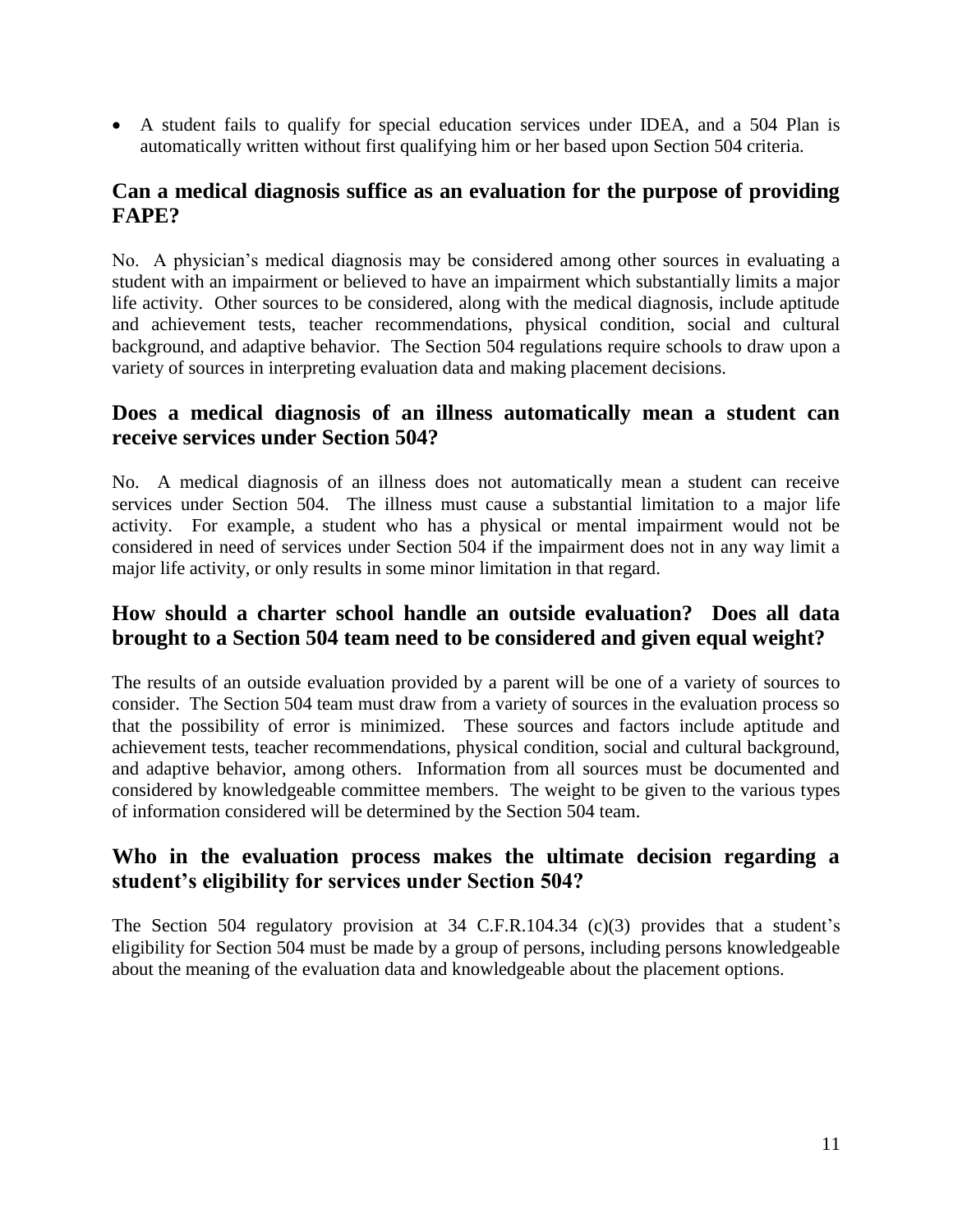### **Once a student is identified as eligible for services under Section 504, is there an annual or triennial review requirement? If so, what is the appropriate process to be used? Or is it appropriate to keep the Section 504 Plan in place indefinitely after a student has been identified?**

Section 504 requires "periodic" re-evaluation of the student. This may be conducted in accordance with the IDEA regulations, which require re-evaluation at three-year intervals (unless the parent and public agency agree that re-evaluation is unnecessary) or more frequently if conditions warrant, or if the child's parent or teacher requests a re-evaluation, but not more than once a year (unless the parent and public agency agree otherwise).

#### **How should the School view a temporary impairment?**

A temporary impairment does not constitute a disability for purposes of Section 504 unless its severity is such that it results in a substantial limitation of one or more major life activities for an extended period of time. The issue of whether a temporary impairment is substantial enough to be a disability must be resolved on a case-by-case basis, taking into consideration both the duration (or expected duration) of the impairment and the extent to which it actually limits a major life activity of the affected individual.

In the Amendment Act, Congress clarified that an individual is not "regarded as" an individual with a disability if the impairment is transitory and minor. A transitory impairment is an impairment with an actual or expected duration of 6 months or less. However, impairments that are episodic or in remission are considered disabilities if they substantially limit a major life active when active.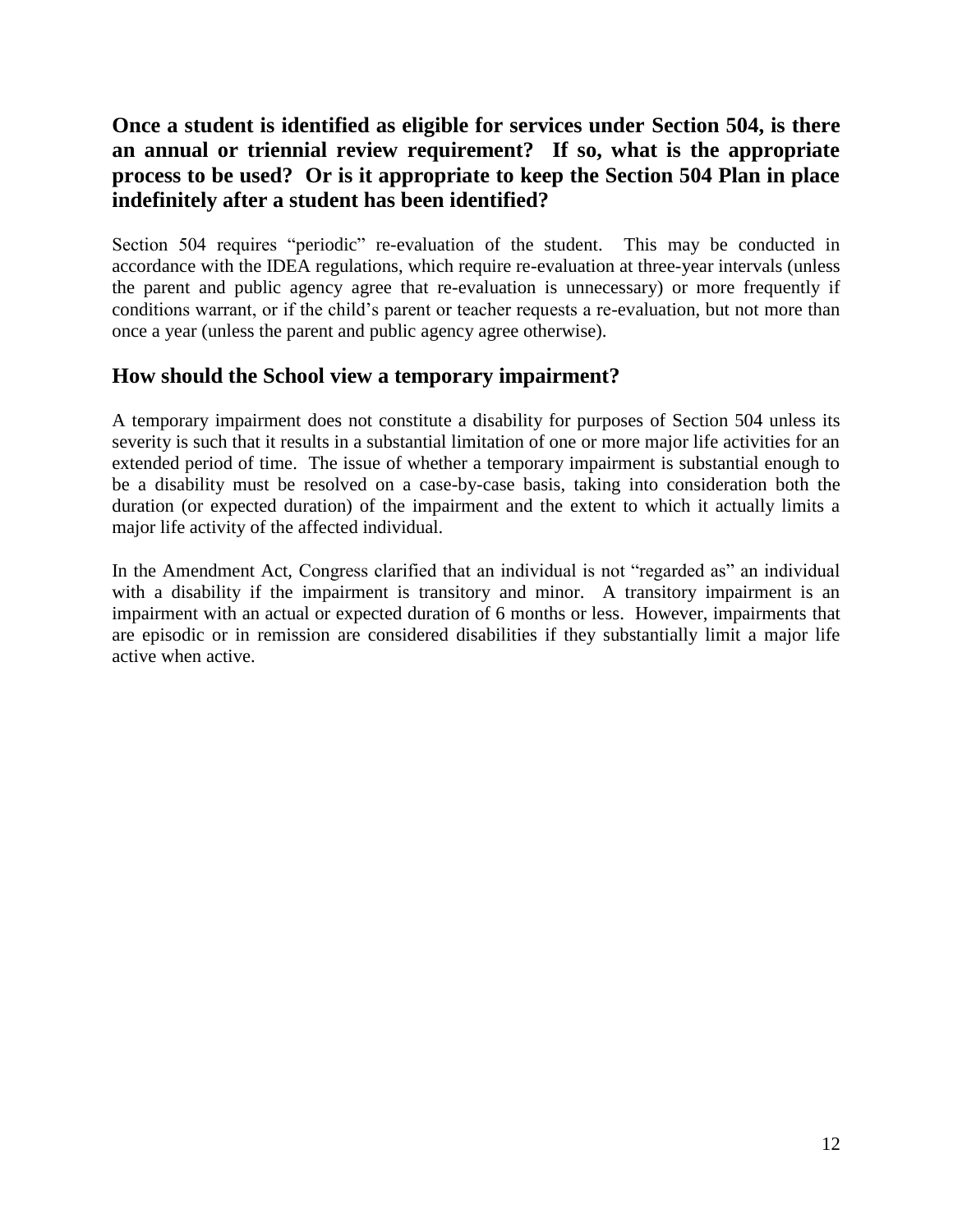## **Design and Implementation of a Section 504 Plan**

#### **Where will accommodations be provided for students and what are some examples of possible accommodations?**

Section 504 requires that a student with a disability be educated with students without disabilities to the maximum extent appropriate for the student. As with IDEA, this is considered educating the student in the least restrictive environment. Implementation of most Section 504 plans occurs within the general education classroom.

Accommodations are generally those minor adjustments to things like seating arrangement, lesson presentation, assignments, and other facets of the learning experience that provide the student with equal access to learning opportunities. An example could be moving the student to a position in the room that best supports his or her ability to attend to schoolwork. Accommodations might involve the use of special visual aids, large print, or using video recordings. Allowing a student additional time to complete a specific kind of task is also an accommodation. Countless accommodations exist that can support a student's equal access to educational opportunities. It is the job of the Section 504 Team to identify the accommodations that will provide the student with educational access. The School requires Section 504 Teams to review the Arizona Department of Education *Test Administration Guidelines* to ensure there is an alignment within the Section 504 Student Accommodation Plan with allowable accommodations during State testing and other testing circumstances.

#### **How are Section 504 accommodations and related services documented and reviewed?**

If the Section 504 Team determines that a student has a qualifying disability, the team's second responsibility is to identify the student's needs and services and/or accommodations the student will receive. Documentation of the plan's details should be completed on the Section 504 Student Accommodation Plan form. The Plan sets forth the accommodations that a student needs in order to have equal access to the learning process, or to other programs, activities, and services. The team will also need to determine if the student should take the State Required Test or other standardized tests under routine conditions without accommodations or if the student should take it with accommodations. If the team determines that the student should NOT take the State Required Test or other standardized tests under routine conditions, then the team will need to include the testing accommodations that are consistent with the instructional accommodations used in the student's educational program on the Plan. The original Section 504 Student Accommodation Plan document will be kept in the School's office. Copies will be maintained by the School's 504 Coordinator as necessary.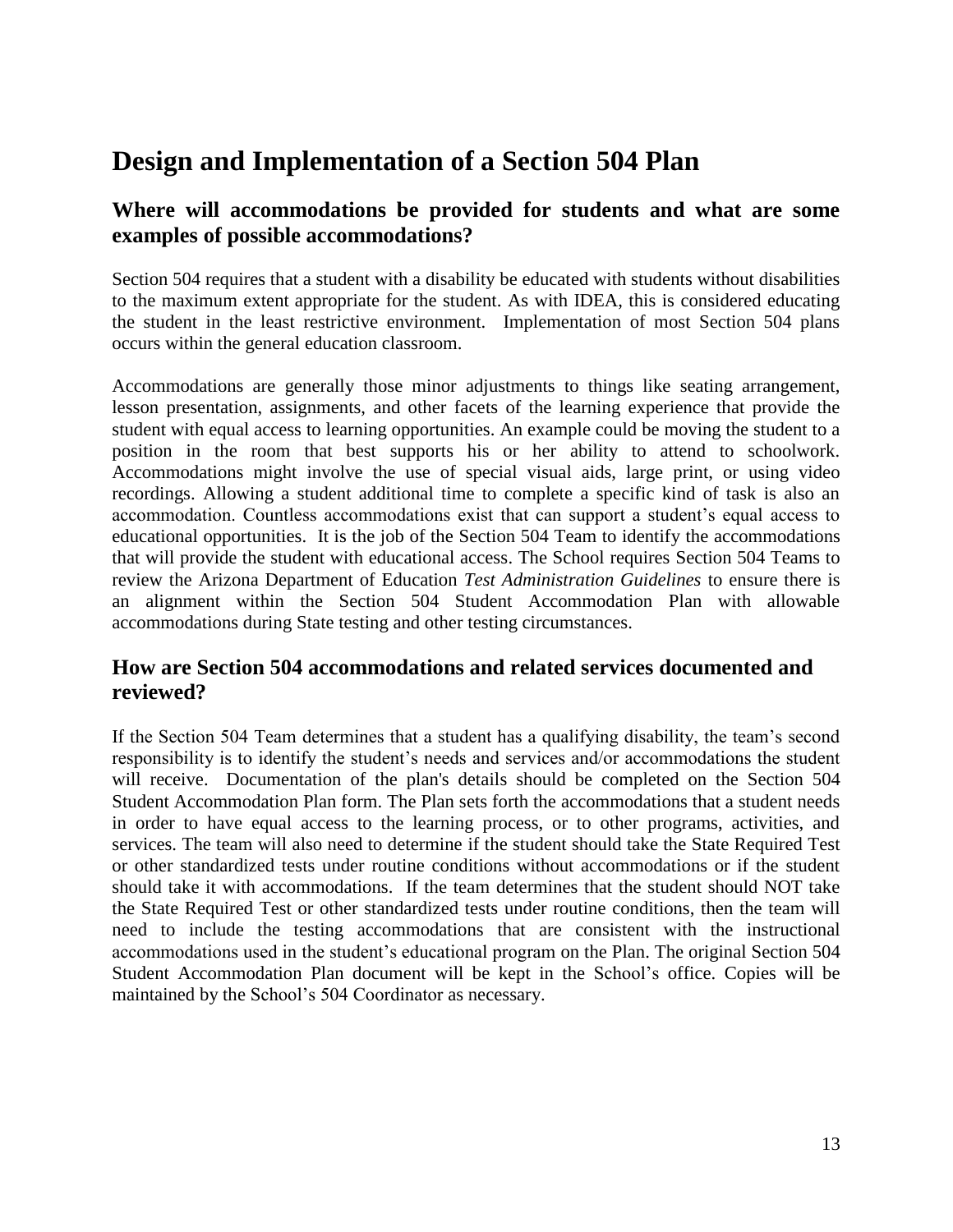### **What is the School's obligation to ensure that students with disabilities are provided effective communication in all of the School's programs and activities, not just instructional time?**

The School must provide appropriate auxiliary aids and services where necessary (even if required outside the classroom) to afford student with a disability an equal opportunity to participate in, and enjoy the benefits of, a service, program, or activity conducted by the School. Examples of auxiliary aides and services, include, but are not limited to, such things as: qualified sign language interpreters, assistive listening devices/systems, qualified readers, books on tape, brailled material, and screen reader software.

In determining what type of auxiliary aid and service is necessary, the School will give primary consideration to the requests of the Student/Parent, unless the School can demonstrate that another equally effective means of communication is available or that the use of the means requested would result in a fundamental alteration or in an undue burden to the School.

If the choice expressed by the Student/Parent would result in an undue burden or a fundamental alteration, the School is still obligated to provide an alternative aid or service that provides effective communication if one is available.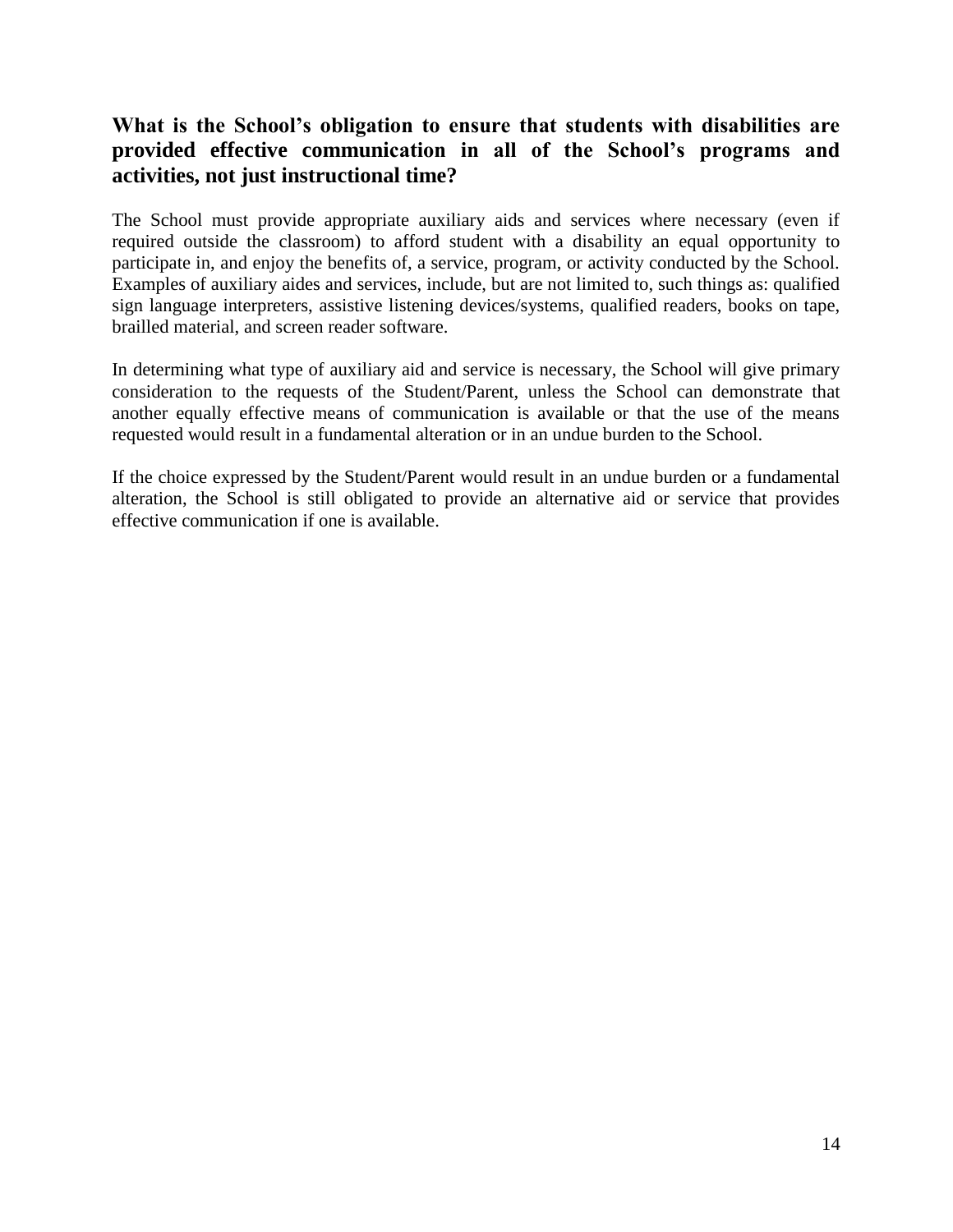# **Disciplining a 504 Student with disabilities**

### **What is the discipline process for a 504 student with disabilities?**

Section 504 students with disabilities are subject to the same disciplinary action as students without disabilities, provided that the student's behavior is not a manifestation of his or her qualifying disability. A 504 Team must conduct a manifestation determination whenever a student with disabilities is subject to out-of-school suspension for 10 consecutive school days or more, or if multiple short-term suspensions would result in a significant change in placement. If the 504 Team concludes that the violation is a manifestation of the student's qualifying disability, the discipline process must end and the 504 Team should review the 504 Plan to determine if changes are appropriate. If the violation is not a manifestation, the student is subject to the same disciplinary action that any student without disabilities would receive for the same violation.

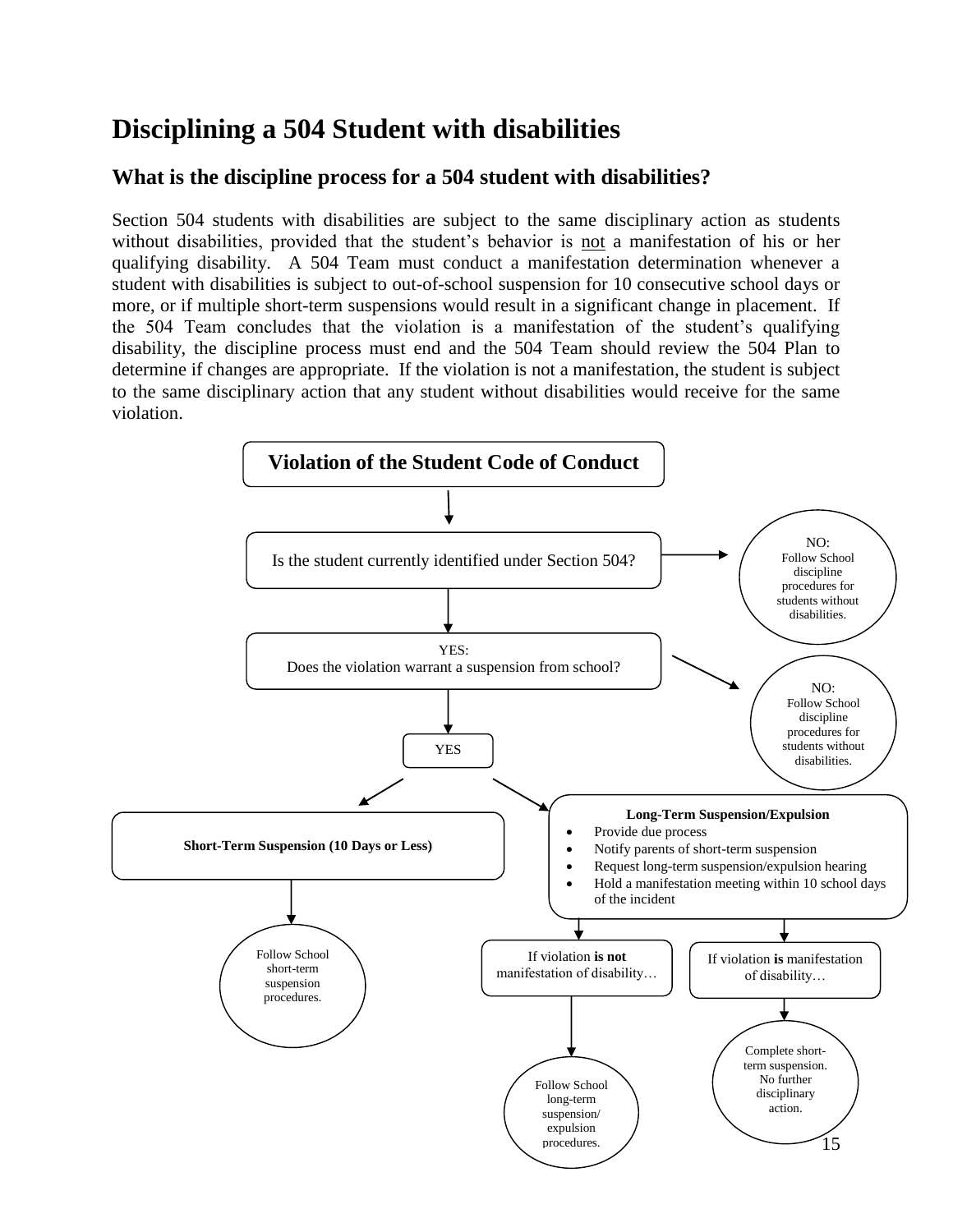#### **Must a school make a manifestation determination when considering the longterm suspension or expulsion of a student with a Section 504 Plan?**

Yes. Similar to suspension or expulsion of a student having a disability under IDEA, it is necessary to conduct a manifestation determination for a Section 504 student with disabilities when:

- The suspension or expulsion will be for more than 10 consecutive school days. Like IDEA, a suspension/expulsion of more than 10 consecutive days constitutes a significant change in placement and requires schools to determine if the cause of the behavior is the disability identified in the student's 504 Plan.
- A series of suspensions that total more than 10 days may also trigger the manifestation determination requirement of Section 504. If cumulative suspensions/expulsions for a student on a 504 Plan total more than 10 days, it must be determined if a significant placement change has occurred. This is done on a case-by-case basis. If a group of short suspensions creates a pattern of exclusion, then this constitutes a change in placement and the school must conduct a manifestation determination meeting before further suspensions or expulsions occur. OCR has identified some of the key factors in determining patterns of exclusion: the length of each suspension, the proximity of one suspension to another, the nature of the behavior, and the total amount of time the student is excluded from school.

### **Who makes the manifestation determination for a student on a Section 504 Plan and what information is included in this process?**

The manifestation determination should be made by a Section 504 Team that consists of persons who have knowledge of the student and the meaning of the information that will be reviewed. When possible, the members of the Section 504 Team should be the same members who designed the student's Section 504 Plan. School officials responsible for school disciplinary procedures, such as the school principal or assistant superintendent, cannot make the determination. However, such administrators may present pertinent student information to the Section 504 Team and participate in the decision-making process.

The Section 504 Team must have available information that competent professionals would require when making a manifestation determination. Such information might include attendance and academic records, psychological evaluation data, behavior plans, discipline records, and staff observations. The information should be current enough to afford an understanding of the behavior that is the subject of the manifestation determination.

The manifestation determination should begin with the Section 504 Team deciding if the conduct in question was the direct result of the School's failure to implement the Section 504 Plan. If so, the school should not take any further disciplinary action. The Section 504 Team should review and update the Section 504 Plan, if appropriate.

If the student's Section 504 Plan had been properly implemented, the Section 504 Team will next consider if the behavior is the result of the student's disability. This inquiry is resolved by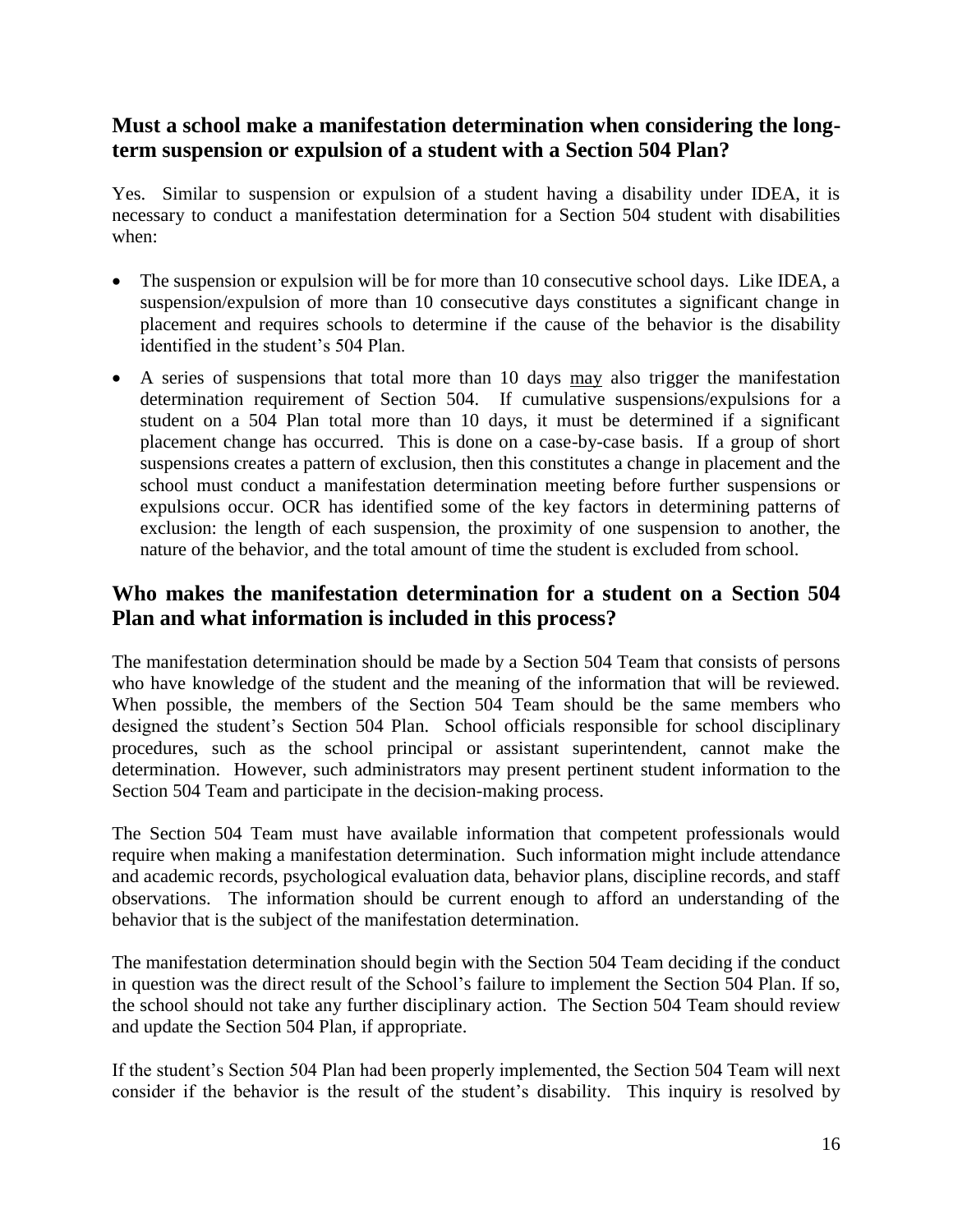considering the relationship between the student's disability and his or her behavior. The team must decide whether the conduct in question was: (1) Caused by, or had a direct and substantial relationship to, the student's disability; or (2) A direct result of the School's failure to implement the student's Section 504 plan.

If the Section 504 Team answers in the affirmative, then the behavior is a manifestation of the student's disability and no disciplinary action can be taken.

If the Section 504 Team determines that the behavior is not a manifestation of the disability, the School may impose whatever long-term suspension or expulsion it would impose under the same circumstances if a student without disabilities was the offender. **The School has no obligation to continue to provide educational services to a 504 student during the period of a longterm suspension or expulsion**.

The 504 Team must conclude its work by completing a Section 504 Manifestation Determination Review form.

#### **How does a school proceed with drug/alcohol violations by a student on a Section 504 Plan?**

A student who is currently engaged in the illegal use of drugs/alcohol is not considered a student with a disability, and is, therefore, not entitled to protections under Section 504. Section 504 allows schools to take disciplinary action pertaining to the use of possession of illegal drugs/alcohol against a Section 504 student who is currently engaging in the illegal use of drugs/alcohol to the same extent such discipline is taken against students without disabilities.

A student with a history of drug/alcohol abuse who has been successfully rehabilitated or is participating in a drug rehabilitation program and is not currently engaging in the illegal use of drugs, is covered by Section 504.

While the discipline of a student is allowed with no services provided to a student when drug/alcohol violations occur, this does not mean the student's physical or mental impairment no longer exists. Upon completion of the disciplinary action, the Section 504 Team should reconvene to revisit eligibility and the Section 504 Accommodation Plan to determine if any revisions should be made.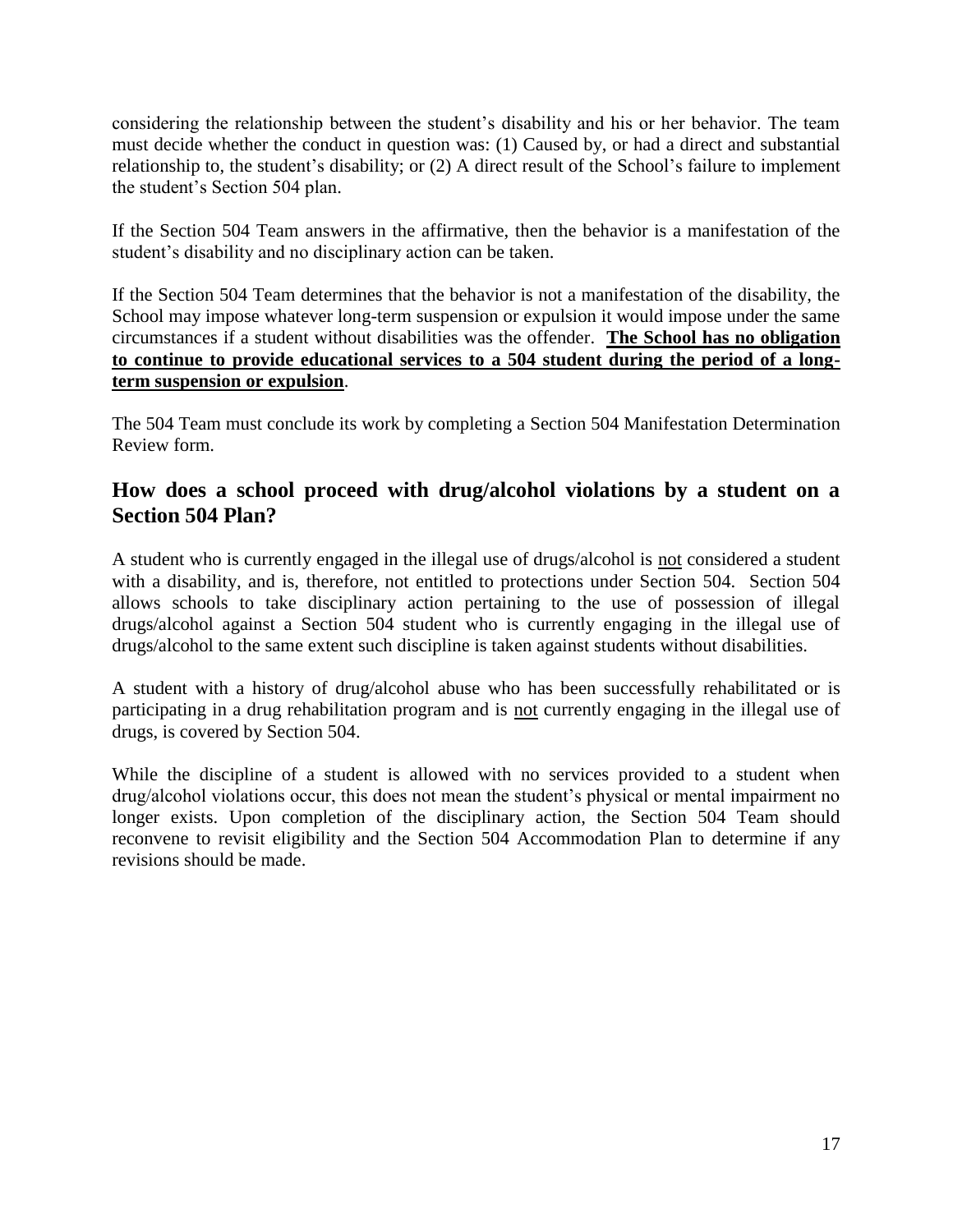# **504 Procedural Safeguards and Parent/Student Rights**

#### **Must schools secure parental consent before conducting an evaluation meeting?**

Schools must include parents in the evaluation process and provide a written meeting notice prior to the evaluation meeting. Although Section 504 does not require obtaining parent consent prior to conducting a Section 504 evaluation, OCR has issued several opinions indicating that schools should do so..

#### **Are schools required to provide parents with a list of parent/student rights under Section 504 before conducting an initial student review?**

Yes. The School is required to establish and implement procedural safeguards that include:

- Notice to the parent explaining any evaluation or placement decisions.
- An opportunity for parents to review relevant records.
- An impartial hearing with opportunity for participation by the student's parent or guardian with representation by counsel.
- An appeal procedure to review the hearing decision.

These procedural safeguards have been addressed by creating Section 504 evaluation procedures and a set of forms that guide the evaluation team through the eligibility determination and placement process.

A notice concerning Parent's Rights and Safeguards Under Section 504 must be given to the parent/guardian at the 504 evaluation meeting. Likewise, the Parent's Rights and Safeguards Under Section 504 must be provided to the parent(s)/guardian(s) upon the eligibility determination made by the Section 504 team.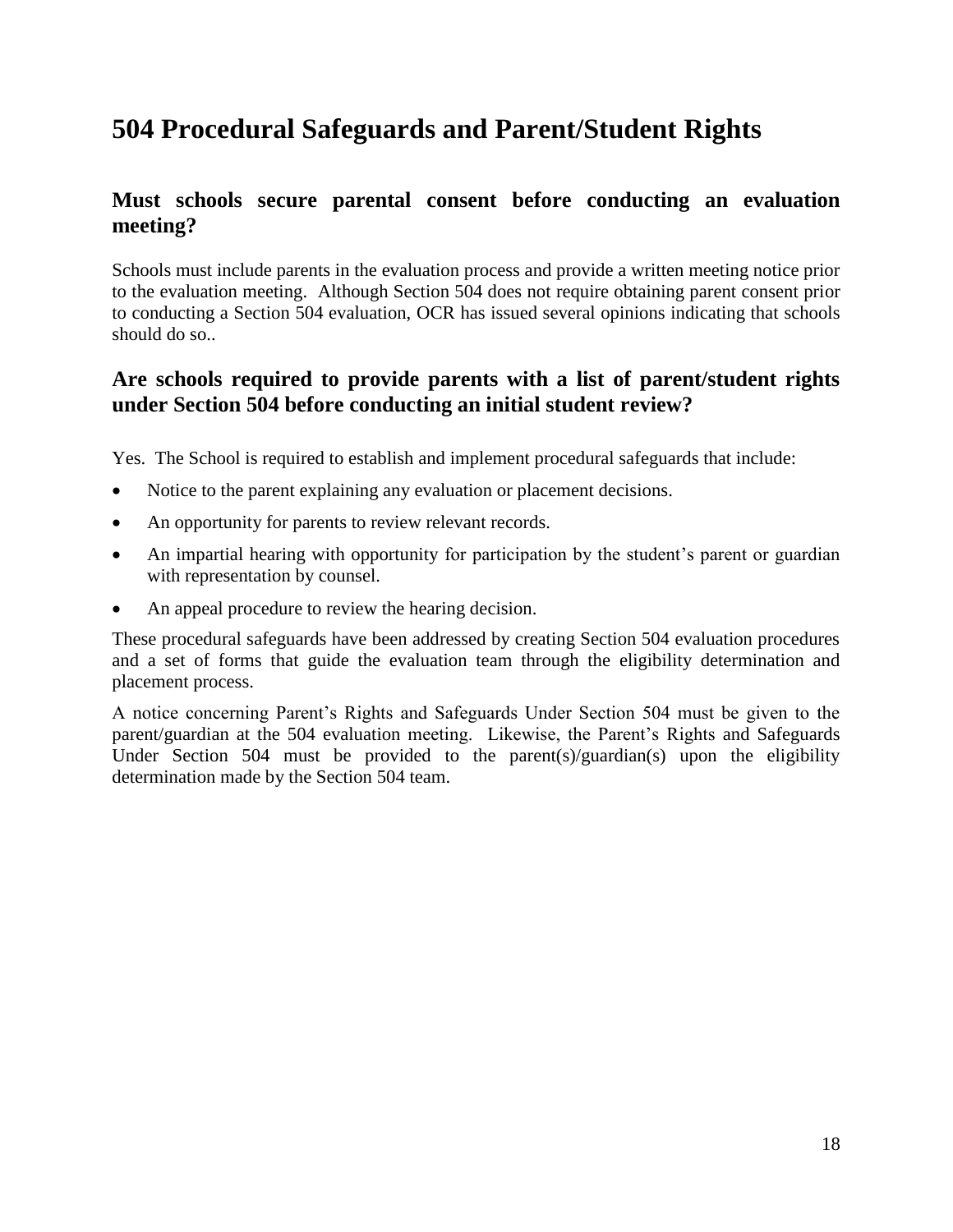# **Working to Address Concerns and Complaints**

#### **Section 504 Grievance Procedure**

Heritage Academy (the "School") does not discriminate on the basis of race, color, national origin, sex, disability, or age in its programs and activities and provides equal access to the Boy Scouts and other designated youth groups. The following individuals have been designated to handle inquiries regarding Section 504, Title II of the Americans with Disabilities Act, and/or the nondiscrimination policies:

Eve Seaman, Assistant Principal Heritage Academy Mesa 32 S Center St Mesa, Arizona 85201 480-969-5641 [eseaman@heritageacademyaz.com](mailto:eseaman@heritageacademyaz.com)

Any person who believes she or he has been subjected to discrimination on the basis of disability by a student, staff member, or third party may file a grievance under this procedure. Examples of disability discrimination can include, but are not limited to, disability-based harassment; limiting or denying a qualified individual with a disability in the enjoyment of any right, privilege, advantage, or opportunity enjoyed by others receiving an aid, benefit or service; treating a student differently on the basis of disability; denying a student with a disability a free and appropriate education; and failing to make modifications of "policies, practices or procedures" when such modification is necessary to accommodate individuals with disabilities.

The School prohibits retaliation against anyone who files a grievance or cooperates in the investigation of a grievance.

#### **Procedure:**

- Grievances should be submitted to the Section 504/ADA Coordinator within 30 school days of the date the person filing the grievance becomes aware of the alleged discriminatory action.
- A complaint should be in writing, containing the name and address of the person filing it. The complaint must state the problem or action alleged to be discriminatory and the remedy or relief sought.

If the Complainant is unable to put the complaint in writing, the School shall provide reasonable accommodations to assist the Complainant with submission of his/her complaint. Although the School encourages individuals to submit complaints in writing, the School will nonetheless provide prompt and equitable response when it becomes aware of possible discrimination.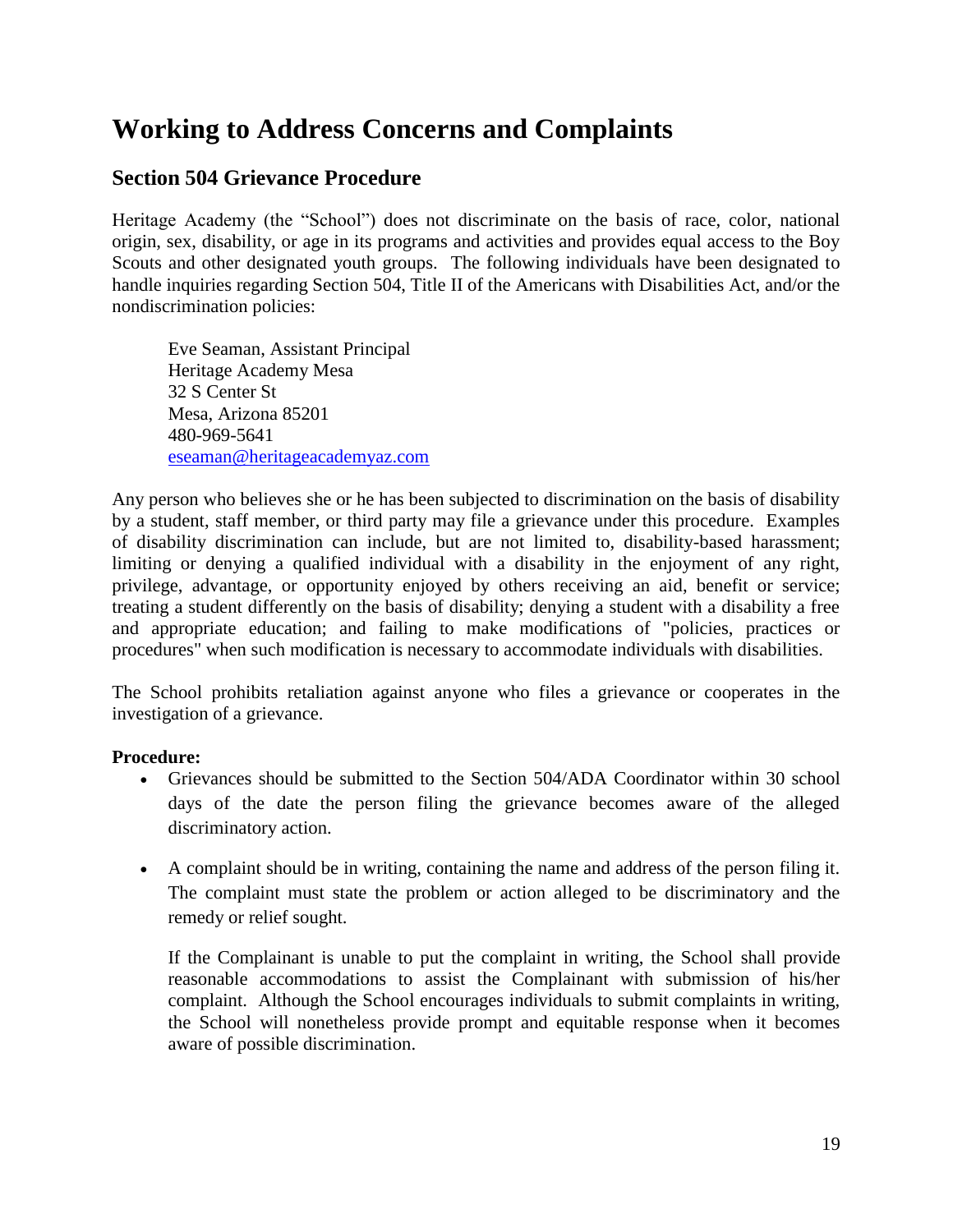- The Section 504/ADA Coordinator (or her/his designee) shall conduct an investigation of the complaint. This investigation may be informal, but it must be thorough, affording all interested persons an opportunity to submit evidence relevant to the complaint, including the opportunity to present witnesses. The Section 504/ADA Coordinator will maintain the files and records of the School relating to such grievances.
- The Section 504/ADA Coordinator will complete the investigation and issue a written decision on the grievance no later than 30 working days after its filing, unless extenuating circumstances require an extension of the 30 day timeline. In such a case, the Section 504/ADA Coordinator (or her/his designee) will communicate with the Complainant concerning the need for an extension.
- The person filing the grievance may appeal the decision of the Section 504/ADA Coordinator by writing to the Associate Superintendent of School-wide Construction Development and Federal Programs, within 15 working days of receiving the Section 504/ADA Coordinator's decision. The Principal, or his/her designee, shall issue a written decision in response to the appeal no later than 30 working days after its filing.
- If it is determined that discrimination occurred, the School shall take the appropriate steps to prevent the recurrence of discrimination and correct the discriminatory effects on the complainant and others.
- The School shall maintain confidentiality as required by the Family Educational Rights and Privacy Act (FERPA) during all times.
- The availability and use of this grievance procedure does not prevent a person from filing a complaint of discrimination on the basis of disability with the U. S. Department of Education, Office for Civil Rights. The address of the regional office that includes Arizona is:

Office for Civil Rights 1244 Speer Blvd., Suite 300 Denver, CO 80204-3582

The School will make appropriate arrangements to ensure that disabled persons are provided other accommodations, if needed, to participate in this grievance process. Such arrangements may include, but are not limited to, providing interpreters for the deaf, providing taped cassettes of material for the blind, providing a scribe for submission of the complaint, or assuring a barrier-free location for the proceedings. The Section 504/ADA Coordinator will be responsible for making such arrangements.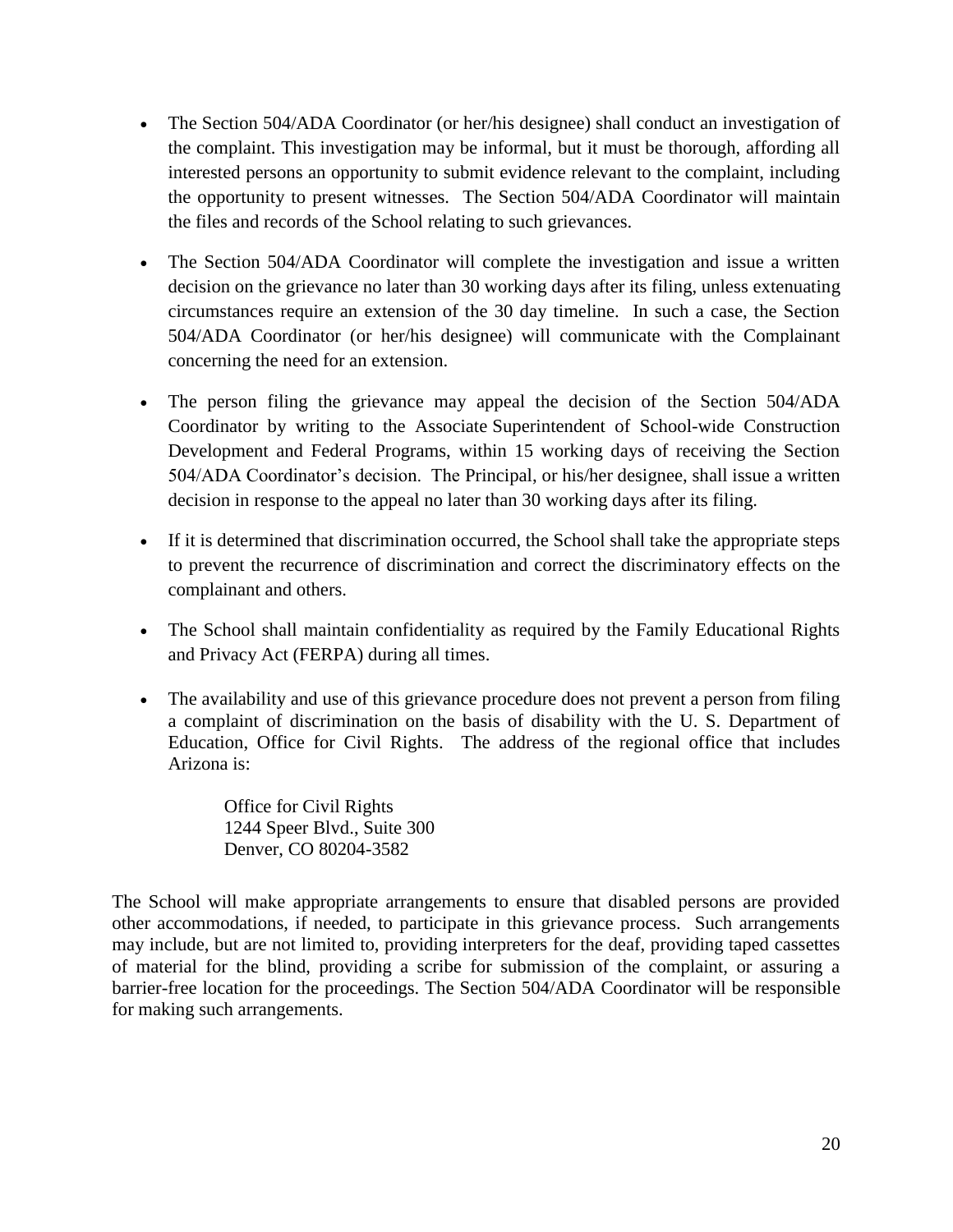#### **Section 504 Due Process Hearing Procedures**

Either the Parent/Guardians or Heritage Academy may initiate a due process hearing on a matter related to 1) identification, 2) evaluation, or 2) placement.

The request for a Section 504 due process hearing must be made within 60 calendar days of the date the parent/guardian or the School knew or should have known about the alleged action that forms the basis of the complaint.

- The request for a due process hearing shall be in writing and include:
	- The name of the student;
	- The address of the residence of the student:
	- The name of the school the student is attending;
	- $\blacksquare$  In the case of a homeless student or youth (within the meaning of section 725(2) of the McKinney-Vento Homeless Assistance Act (42 U.S.C. 11434a(2)), available contact information for the child, and the name of the school the student is attending;
	- A description of the nature of the problem of the student relating to the problem, including facts relating to the problem; and
	- A proposed resolution of the problem to the extent known and available to the party at the time.
- The request for a due process hearing shall be made to:

Eve Seaman, Assistant Principal Heritage Academy Mesa 32 S Center St Mesa, Arizona 85201 480-969-5641 [eseaman@heritageacademyaz.com](mailto:eseaman@heritageacademyaz.com)

The School shall provide the Parents/Guardians with written notice within ten (10) school days of receiving the complaint. The notice shall contain:

- A statement of time, place, and nature of the hearing. The hearing will be held at a location determined by the School. The hearing should be scheduled within thirty (30) school days after the Section 504/ADA Coordinator received the written request for a hearing, whenever possible.
- A statement regarding the exchange of information. At least five (5) working days prior to the hearing, the parties should exchange information regarding the witnesses to be called and the documents to be introduced as evidence at the hearing.
- A statement of the availability of relevant records for examination.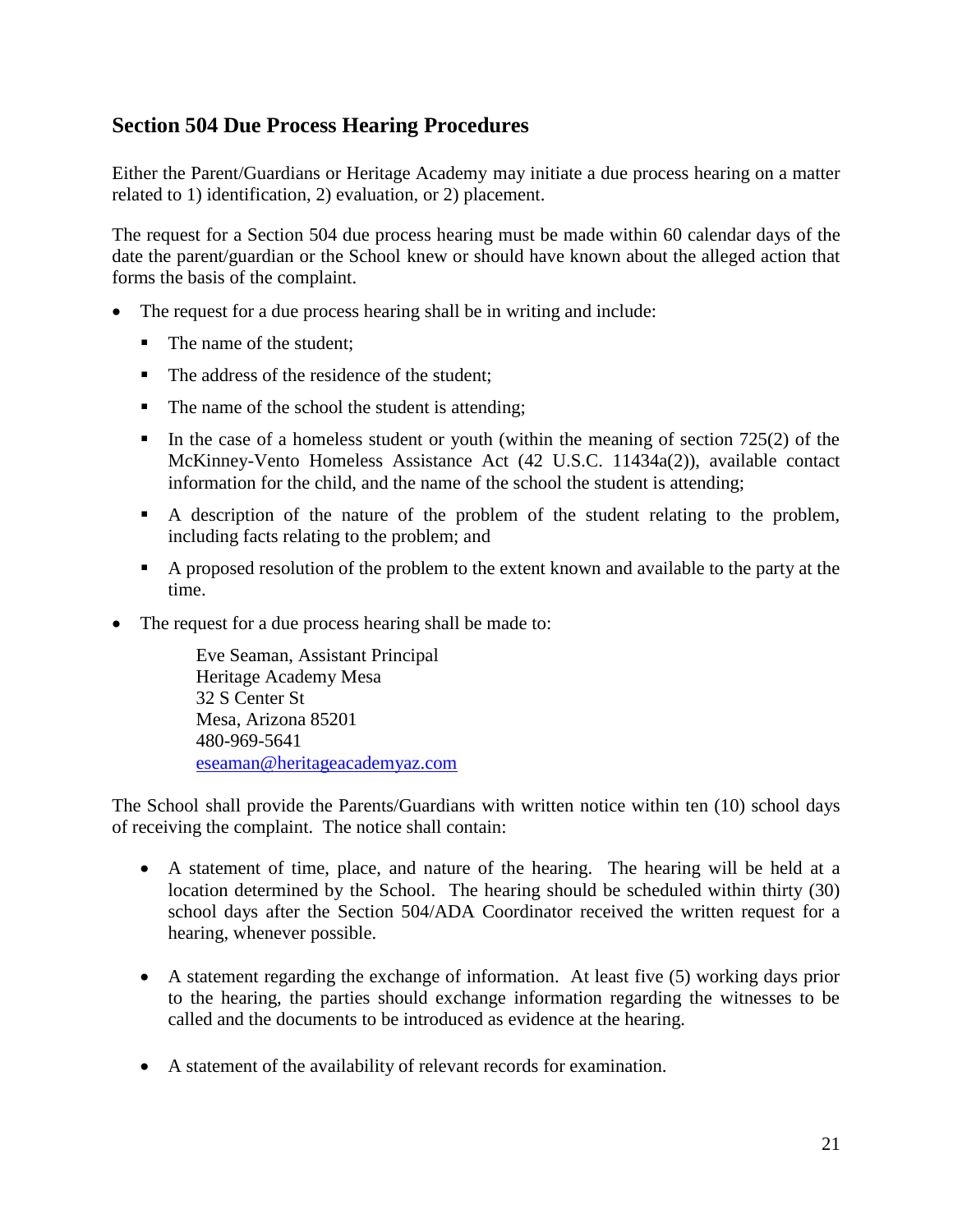- A statement of the right to be represented by counsel. The parents/guardians and the School have the right to be represented at the hearing by counsel or another representative of their choice and at their own expense.
- A statement regarding the presentation of evidence at the hearing. Parents/guardians and the School have the right to present witnesses and cross-examine witnesses and introduce documentary evidence at the hearing. Reliable hearsay evidence may be permitted into evidence at the discretion of the Hearing Officer.

All written correspondence shall be provided in English and/or interpreted in the primary language spoken in the home.

#### **Hearing Procedures**

The Hearing Officer shall preside at the hearing and shall conduct the proceedings in an impartial manner to the end that all parties involved have an opportunity to:

- Present and cross-examine witnesses.
- Present evidence.
- Produce outside expert testimony.
- Be represented by legal counsel or another representative of their choice and at their own expense.

Parents involved in the hearing will be given the right to:

- Have the student present at the hearing.
- Open the hearing to the public.

In cases where there are language differences, an interpreter shall be provided.

#### **Decision of the Hearing Officer**

A copy of the Hearing Officer's written decision shall be delivered to the School and the parent or guardian within ten (10) working days following completion of the hearing. The decision shall include the Hearing Officer's findings of fact and conclusions and a statement that either party may appeal the decision.

#### **Review Procedure**

If either party is not satisfied with the Hearing Officer's decision, the party may submit a written request for review of the decision by the Governing Board for Heritage Academy.

The request shall include:

- − The name of the child;
- − The address of the residence of the child;